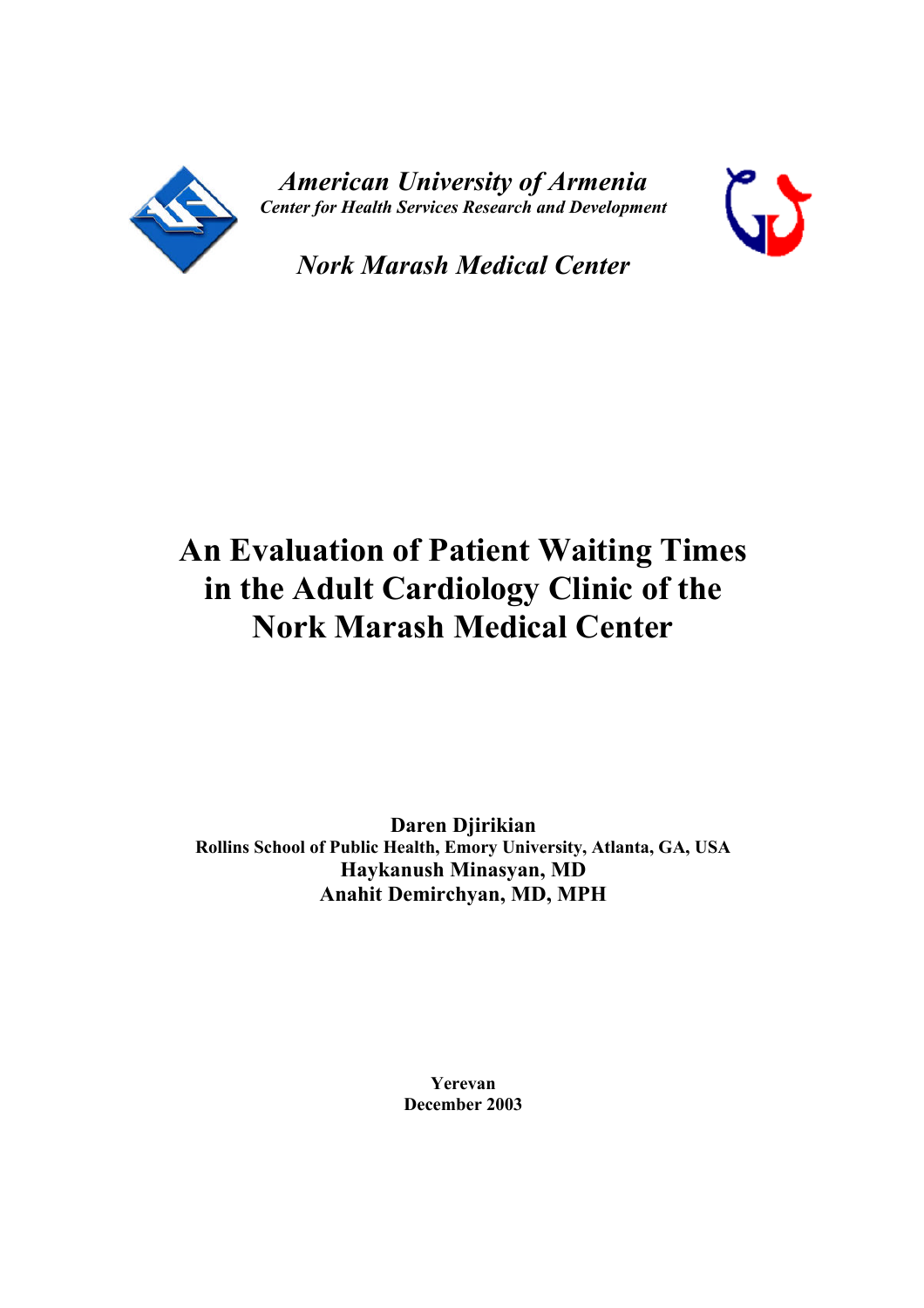# **Table of Contents**

| Appendix 4: Intervention-Based Patient Visit Tracking Instrument  32 |  |
|----------------------------------------------------------------------|--|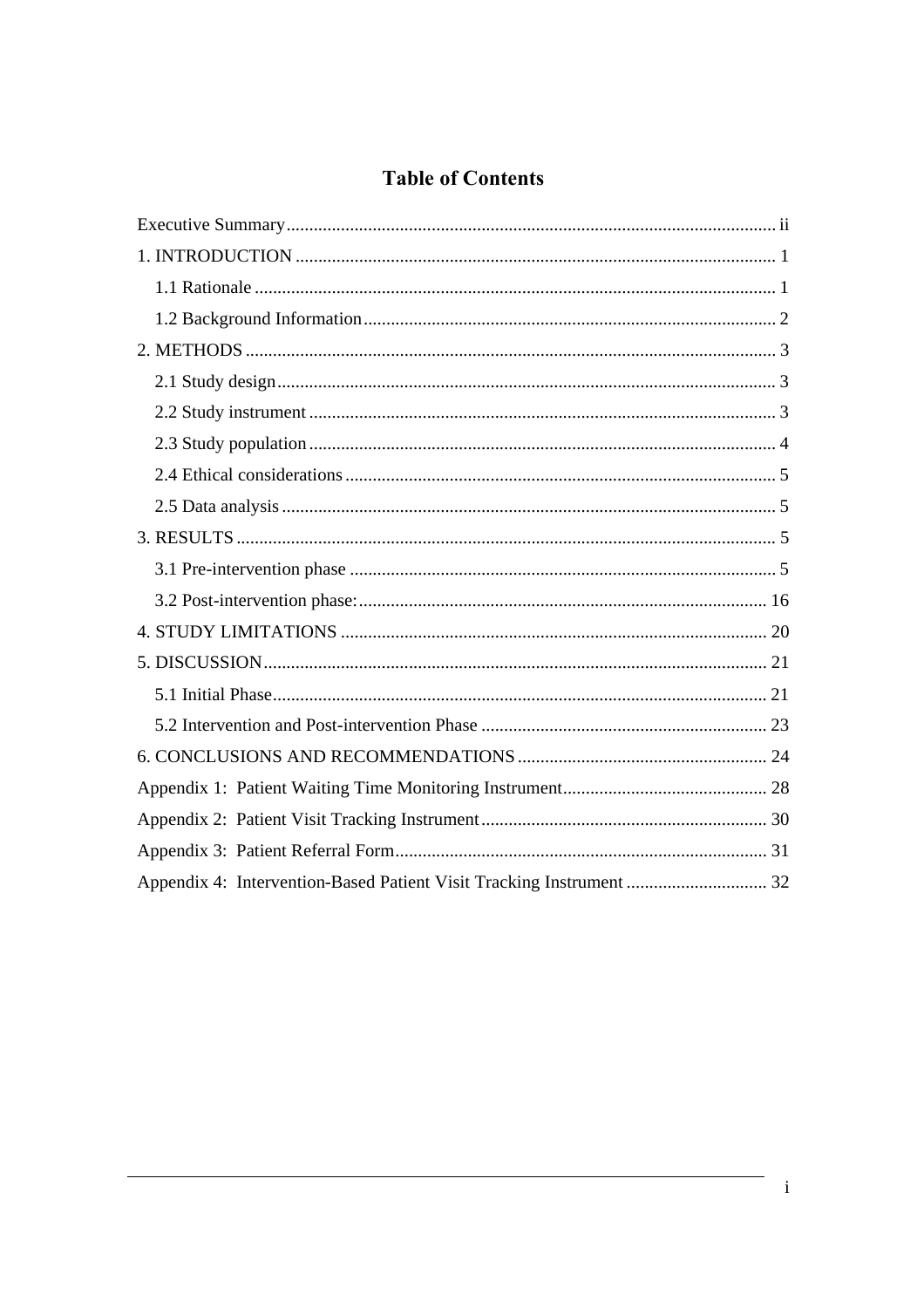# **Executive Summary**

**Purpose**. The Nork 2-Patient Waiting Time Project (N2-PWT) was conducted to evaluate patient waiting times within the Adult Cardiology Clinic (ACC) of the Nork Marash Medical Center (NMMC). The purpose of the project was to assess reasons for lengthy client waiting times so that quality improvement suggestions could be made which could subsequently improve patient flow within the clinic and therefore reduce patient waiting time.

**Methods**. The study was descriptive and employed a patient waiting time monitoring instrument to track each patient as he or she moved throughout the clinic. The project consisted of three phases: (1) instrument development, pre-testing, modification, and data collection in the pre-intervention phase; (2) data analysis and intervention implementation and; (3) post-intervention data collection and analysis to assess the intervention impact. Random sampling was performed for each phase of the project**.**  Patients were observed from the time they entered the clinic until the physician examination was concluded. In the initial phase of the project, 152 observations were collected over a period of 18 days. Data provided by the monitoring instrument were keyed and analyzed with SPSS version 11.0. A number system assigned to unscheduled patients was the chosen intervention designed to decrease waiting times for all patients. For the post-intervention phase of the project, 63 patients were observed over a period of ten days. As in the initial phase, observations in the post-intervention phase were performed in the morning and afternoon. Tests of significance between pre- and postintervention phases of the project were performed using Excel Spreadsheet 2000 to determine whether the selected intervention significantly decreased patient waiting time.

**Ethical Considerations.** The research proposal was reviewed by the Institutional Review Board (IRB) committee of Emory University, Atlanta, Ga, USA.

**Results:** The data from the initial assessment indicated that 113 (74%) patients with scheduled appointments had mean waiting times of 31:06 ! 26:44 minutes. 35 (23%) patients who were emergent and did not have a scheduled appointment had mean waiting times of 49:24 ! 72:07 minutes. These differences in waiting time were not statistically significant when compared using an independent samples t-test. After implementing a number system assigned to patients who come to the clinic on an unscheduled basis, 63 patients were followed over a period of ten days to assess the intervention impact. While three patients were lost to tracking within this category, 41 (65.1%) patients in the postintervention phase were scheduled patients, while 19 (30.2%) were unscheduled patients. Scheduled patients waited 27:17 ! 27:27 minutes, while emergent patients waited 29:00 ! 31:49 minutes. Comparison of scheduled patient waiting times in the pre- and postintervention phase (31:06! 26:44 vs 27:17 ! 27:27 minutes) revealed no statistically significant differences. Comparison of waiting times for emergent patients in the preand post-intervention phase (49:24 ! 72:07 versus 29:00 ! 31:49 minutes) revealed no statistically significant difference.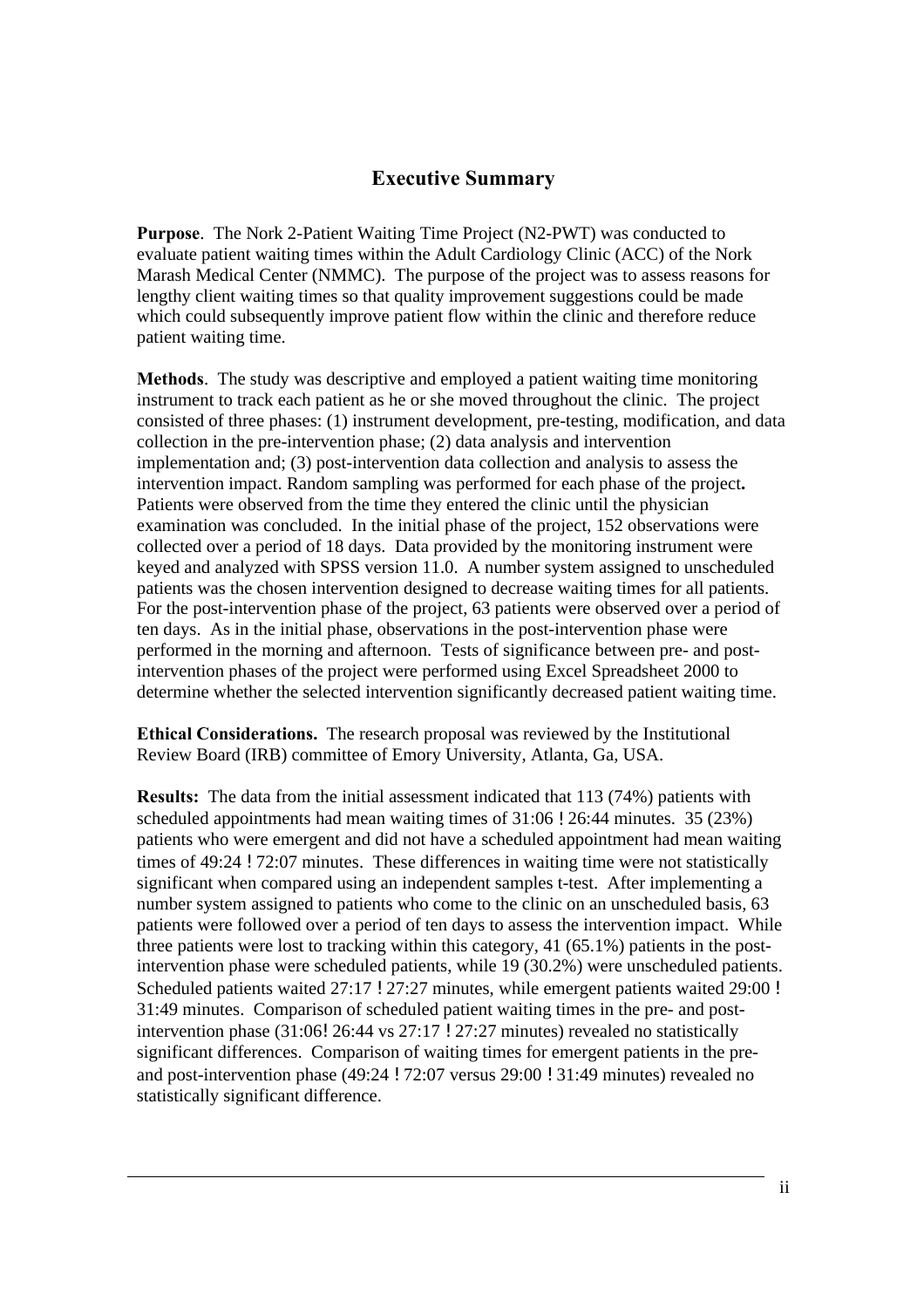**Conclusions.** Quantitative data provided by the patient waiting time monitoring instrument as well as qualitative observations indicated the need for several quality improvement measures, namely:

- 1. More examination rooms and fully functional echocardiographs and EKGs
- 2. A computerized scheduling system for ease of patient scheduling and processing
- 3. To examine patients without an appointment so they do not conflict with scheduled appointments
- 4. To examine scheduled patients as close to their appointment as possible
- 5. To conduct post-examination consultations in the physicians office or in private as much as possible
- 6. A system to order patients upon their arrival at the clinic

After discussing these and other options with clinical staff, the chosen intervention was a number system to order patients upon their arrival at the clinic. Although the number system did not significantly decrease patient waiting times, an important step was stimulating critical thinking among clinical staff during brief conferences to discuss approaches to decrease waiting times.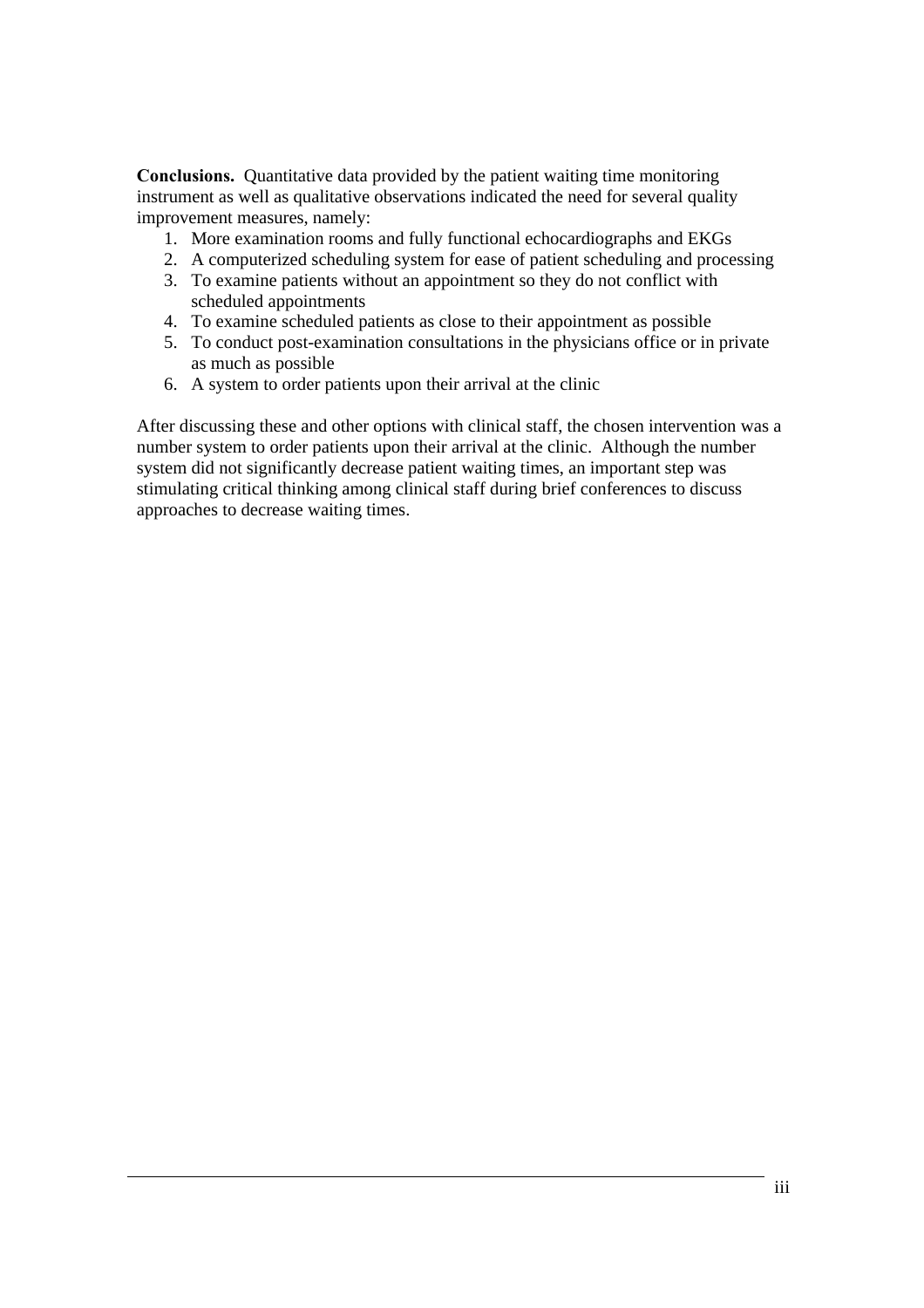# **1. INTRODUCTION**

### **1.1 Rationale**

Patient waiting times can serve as indications of problems within an existing system of how a clinic or hospital functions. The Nork Marash Medical Center (NMMC) is attempting to gain international accreditation from the Joint Commission on Accreditation of Healthcare Organizations (JCAHO) via achieving the Joint Commission International Accreditation Standards for Hospitals. Based on Joint Commission International Accreditation (JCIA) standards, a hospital should have a system in which data collection supports further study of areas targeted for study and improvement (standard QMI. 3.19, JCIA). At NMMC, this standard has been met satisfactorily. However, patient assessments were not completed in the time frame prescribed by the organization (standard AOP. 1.3, JCIA). For instance, in the Adult Cardiology Clinic (ACC), which sees patients 18 and older with heart problems, the target total examination time, which includes nurse and physician exam times, is set at fifteen minutes. Reasons for why this target is not met may point to problems with process and structure within the clinic. Problems in process could include complicated or multiple diagnoses for a particular patient, while structural problems may point to a lack of well-functioning equipment to make a timely diagnosis.

Lengthy examination times, in turn, produce longer waiting times for patients who have yet to be examined. These factors can lead to an overcrowded waiting room, increased frustration among medical staff in dealing with patient complaints, patient dissatisfaction with lengthy waits, and dissatisfaction among staff and patients with a system that may not have enough physical resources to examine every patient every day.

The project was designed using the Donabedian model of quality assurance, which "…mean[s] all actions taken to establish, protect, promote, and improve the quality of health care" (Donabedian, xxiii, 2003). A patient waiting time monitoring instrument was developed that would lend insight into ways to improve quality of care delivered within the ACC. Using this instrument, we sought to determine patient waiting times for scheduled and unscheduled appointments and reasons thereof, and to use these baseline data to make quality improvement suggestions/interventions to potentially decrease waiting times within the ACC.

While several studies of patient waiting times and patient flow analysis have been conducted in western countries (Backer, Family Practice Management, June 2002; Miro et al., Emergency Medical Journal, 2003; 20:143-148; Kapustiak et al., J Med Pract Manage, 2000 Mar-Apr;15(5) 228-33; Lambe et al., Ann Emerg Med, 2003 Jan; 41(1):35-44; Racine et al., Arch Pediatr Adolesc Med. 2002 Dec; 156(12):1203-9; Fam Plan Manag., 1992 Mar-Apr;1(1): 1-8; Pomar et al., Rev Esp Salud Publica., 2000 May-Jun;74(3):263-74), to our knowledge, no such study has been conducted in Armenia. Therefore, determining reasons for waiting and possibly making improvements within the system to decrease waiting time is a study worthy of performance.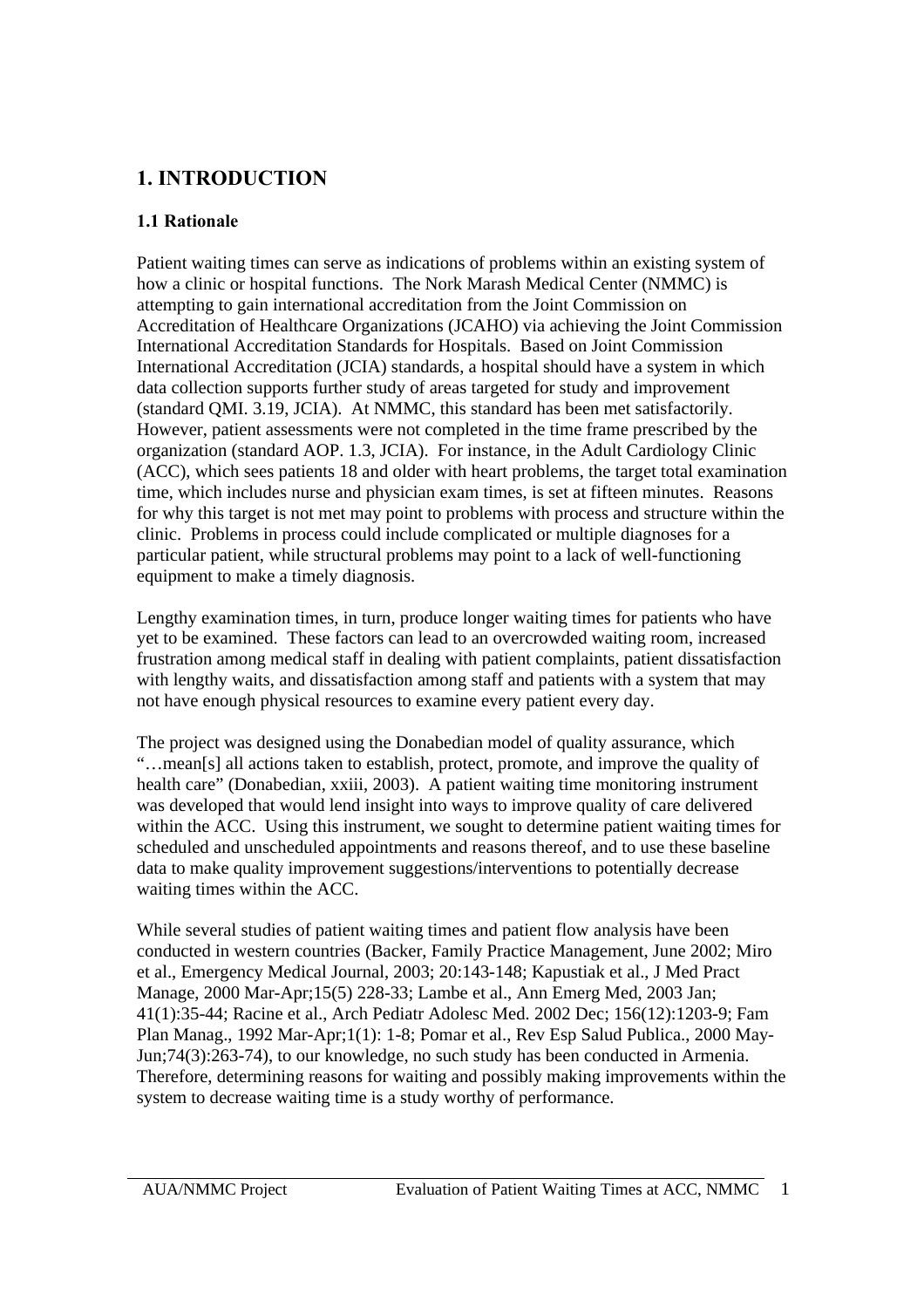### **1.2 Background Information**

A collaborative project between the Center for Health Services Research and Development (CHSR) at the American University of Armenia (AUA) and the Nork Marash Medical Center (NMMC) was jointly proposed in March 2000 (Oksuzyan, Demirchyan, and Thompson, The Evaluation of Medical Records Documentation and Surgical Summary Database at Nork Marash Medical Center, 2001). The AUA/NMMC project (ANP) was designed to improve managerial systems and quality of care in the hospital (Ibid). In the scope of this project, NMMC was the first health care institution in Armenia that has undergone internal evaluation to assess the extent of its compliance with Joint Commission International Accreditation (JCIA) standards (Ibid from Koroukian S. and Vardanian A. Report on data collection and analysis at Nork Marash Medical Center. AUA/NMMC; 2001). The evaluation revealed that NMMC has the ability to generate all the clinical, financial, and utilization data needed to meet its managerial and other needs (Oksuzyan et al., 2001). The current study of patient waiting time (N2-PWT) within the framework of quality improvement evaluates how the current system of patient flow is conducted within the Adult Cardiology Clinic (ACC) and what interventions can be used to promote positive change within the existing system to reduce patient waiting times. Therefore, should interventions improve patient waiting times, other factors that were assessed initially, such as daily patient volumes, would need to be reassessed to verify that improvement in patient waiting time was not simply due to fewer patients coming to the clinic on a daily basis.

The ACC is an outpatient division of the NMMC that examines patients ages 18 and older. These patients come to the clinic as initial or primary patients, are assessed, and if necessary are designated to receive treatment. Patients may also be designated as secondary or follow-up patients who have received some form of cardiac intervention and return to the clinic to be reevaluated.

N2-PWT was an internal quality improvement project proposed and undertaken by CHSR and NMMC. The aim of this project was to record the length of waiting times for scheduled and unscheduled visits, track reasons for waiting for each patient, develop and implement recommendations that may improve patient waiting times, and finally to collect post-intervention data to assess whether waiting times had decreased from the preintervention phase. Therefore, a full turn of the Donabedian Quality Monitoring Cycle would be completed, which includes obtaining data on performance, analyzing patterns, interpreting patterns using hypotheses that might explain patterns, taking corrective or promotive action based on causal hypotheses, and finally obtaining post-intervention data to determine consequences of action taken (Donabedian, p. xxvii, 2003).

The initial hypotheses formulated for lengthy patient waiting times within the ACC were:

- 1. Too few examination rooms;
- 2. Too few fully functional echocardiographs; and
- 3. The practice of making out-of-schedule appointments for patients who may have friends or relatives who work in any part of NMMC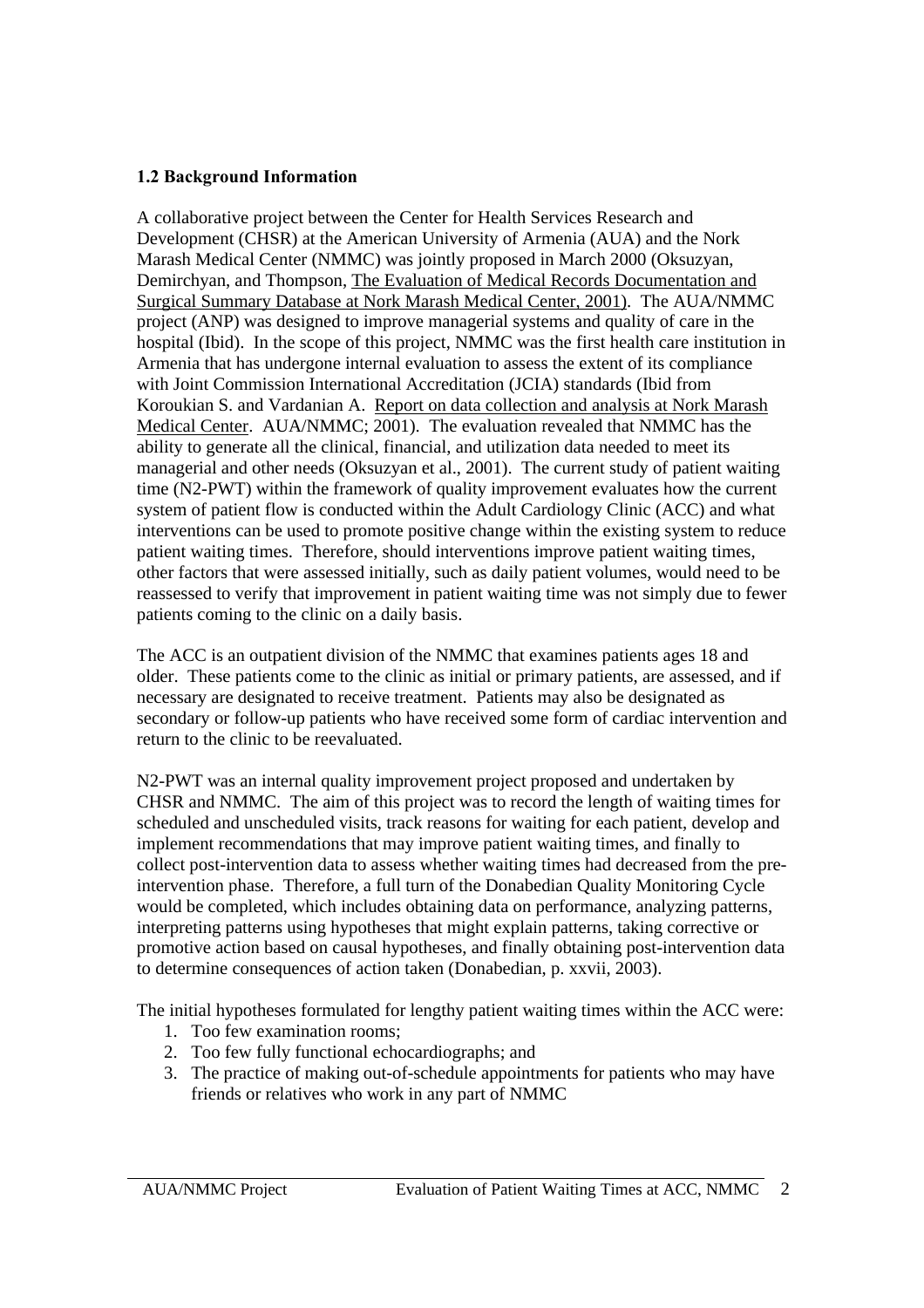The objectives of the project were the following:

- 1. Develop and pretest a patient waiting time monitoring instrument and make necessary modifications to accurately assess patient waiting times and reasons thereof;
- 2. Collect observational data ("gold standard") using the revised patient waiting time monitoring instrument;
- 3. Analyze data to determine reasons for lengthy patient waiting times;
- 4. Prepare and present an initial report to the hospital medical board detailing the results of the initial study and to make quality improvement recommendations for patient waiting time;
- 5. Implement selected and approved interventions; and
- 6. Collect post-interventional data to assess improvement in the system.

The project should be ongoing to assess long-term changes. It also serves to inform clinical and administrative leaders of quality assurance activities intended to facilitate hospital functioning.

# **2. METHODS**

# **2.1 Study design**

The study was descriptive using direct observations. Waiting time was defined as the time from which the patient entered the clinic until he or she entered an examination room. While the study was intended to quantify reasons for patient waiting times, it was also designed to assess whether physical resources were in adequate supply to match daily patient demand.

Initial observations were completed over a period of 18 days with a mean observation period of 3 hours and 42 minutes that included observations conducted in the morning and afternoon. Patients included in the study were those who could be followed from the time of entry into the clinic until the end of the physician examination. Therefore, not only was it possible to track waiting time defined as the time from which the patient entered the clinic until he or she entered an examination room, but it was also possible to determine the period of total examination time.

# **2.2 Study instrument**

An observational instrument was developed that would facilitate the process of data collection based on how a particular patient circulated within the clinic from the time of his or her arrival. The instrument initially consisted of 16 descriptors. This instrument was pre-tested on twenty-nine patients, before an additional descriptor was amended to the instrument to track the reason a patient came without an appointment according to the examining physician. This additional descriptor was added because many patients came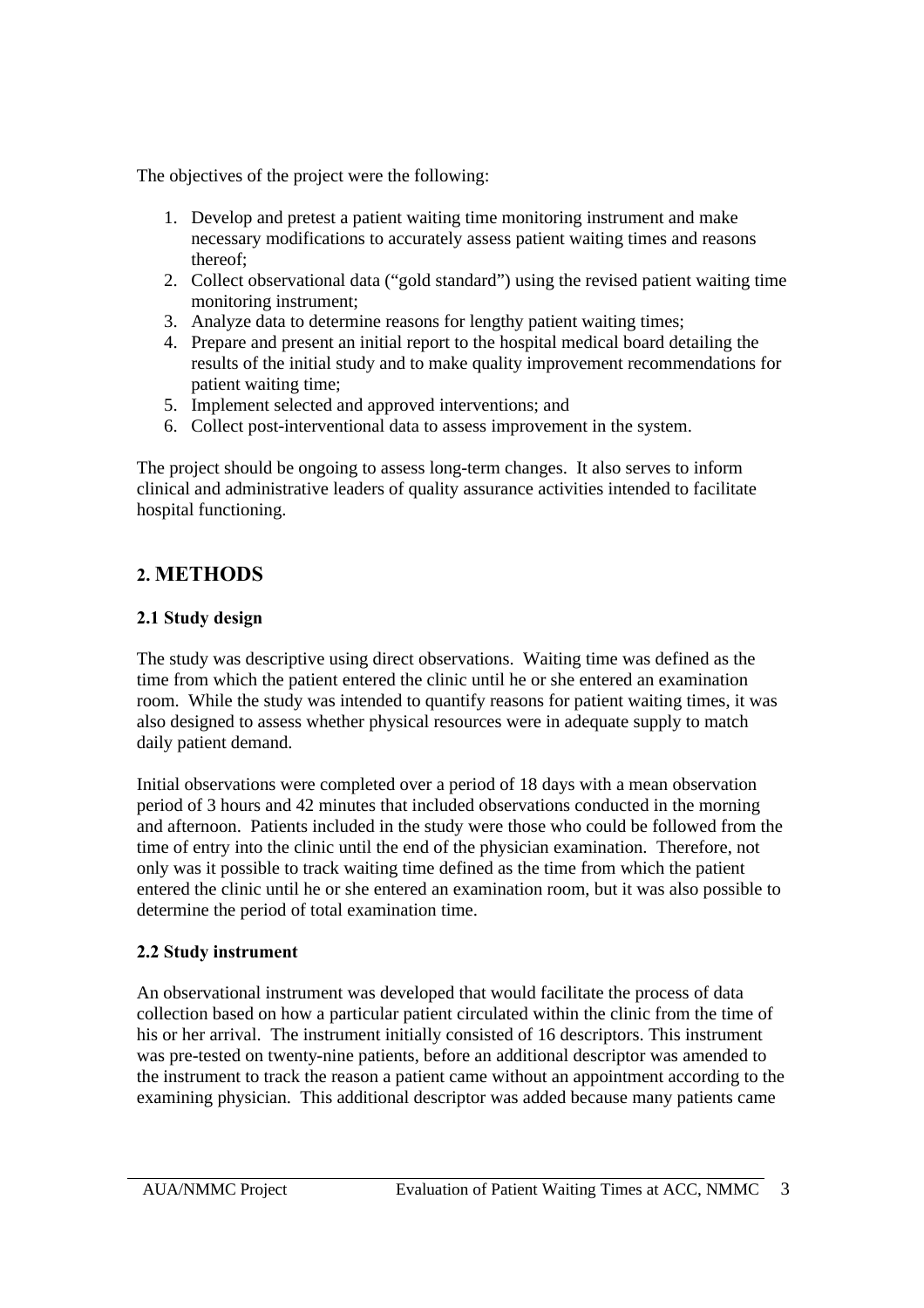to the clinic without an appointment. Therefore, once the instrument was finalized, the 17 descriptors consisted of (Appendix 1):

- 1. Observation number
- 2. Patient name (for tracking purposes only during clinic visit)
- 3. Whether the visit was primary (initial) or follow-up (secondary)
- 4. Whether the visit was post-surgical
- 5. Whether the visit was emergency (urgent)
- 6. Whether the patient had a scheduled appointment
- 7. Reason patient came without appointment according to physician
- 8. Time of scheduled appointment if applicable
- 9. Time patient arrived at the clinic
- 10. Exam room number
- 11. Time patient entered exam room
- 12. Start/end time of nurse exam
- 13. Start/end time of physician exam
- 14. Nurse's name
- 15. Physician's name
- 16. Primary diagnosis of patient
- 17. Reason for waiting

Other daily variables of interest included on the data collection instrument were date of observations, observers name, time observations began, time observations ended, the physicians name examining primary cases on a daily basis, the total number of primary and follow-up patients, the total number of primary and follow-up patients admitted without an appointment, staffing levels for nurses, resident cardiologists, and cardiologists, the number of functional exam rooms, the number of functional echocardiographs, and the number of missed primary and follow-up appointments.

Observations, for the most part, were conducted behind the admitting desk where the observer had a clear view of exam rooms one and two. Exam room three was in another part of the clinic and therefore not visible from the observer's vantage point. Because of this, only a limited number of observations were conducted for patients who were examined in room three. Also, nurses were asked to provide information for descriptors 2-6 and 8 from the monitoring instrument, while information for items 7 and 16 were obtained from the examining physician. Even if the patient came for a follow-up visit, the primary diagnosis of that particular patient was noted on the monitoring instrument.

#### **2.3 Study population**

Those eligible for the study were any and all types of patients ages 18 and older who came to the clinic for an examination or consult.

The sample size was calculated to be 96. This size was increased to 152 in order to track an adequate number of afternoon observations.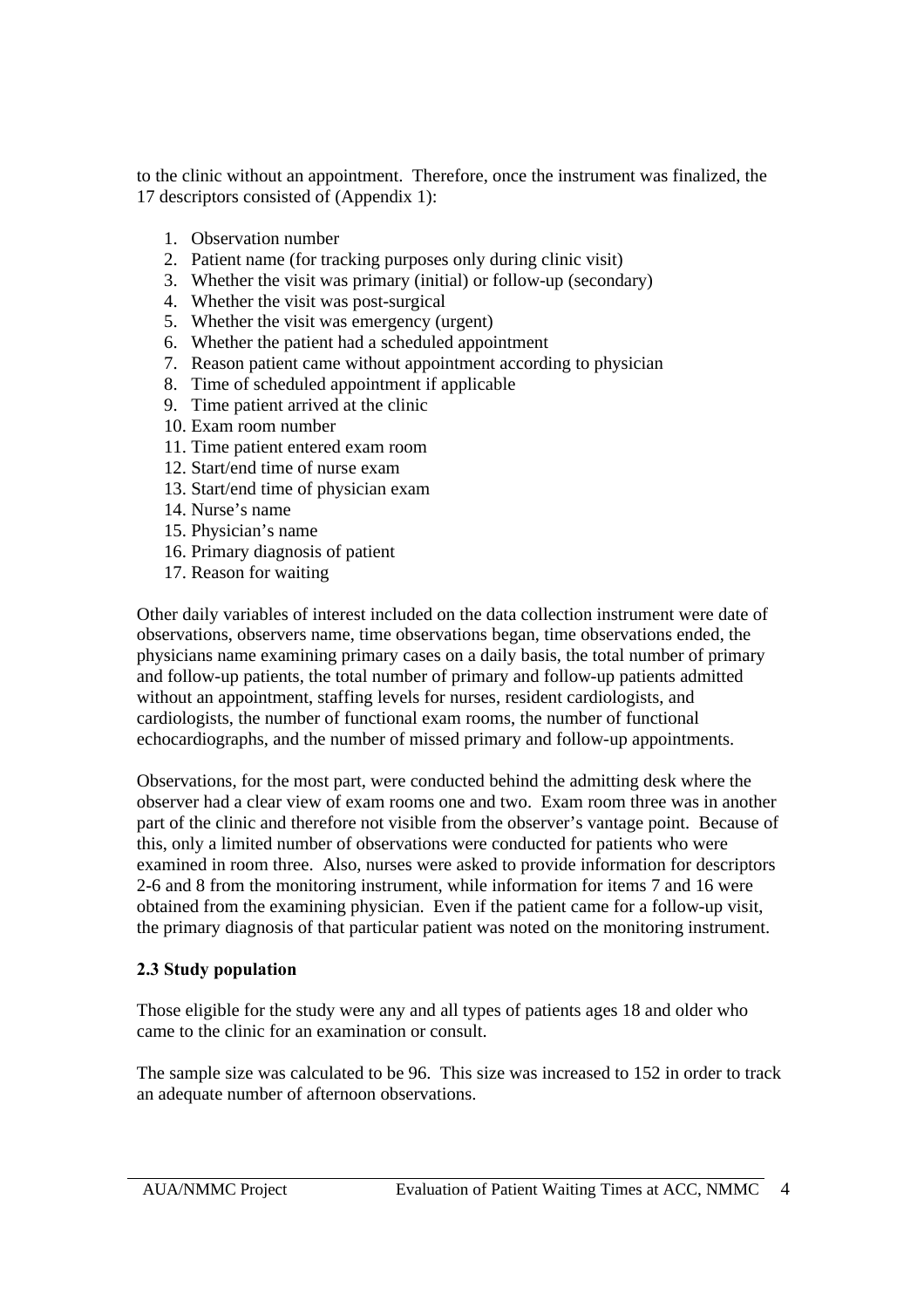### **2.4 Ethical considerations**

The research protocol was reviewed by the Institutional Review Board (IRB) committee of Emory University, Atlanta, GA, USA. The study was a technical assistance project and did not involve disclosure of any patient identity or descriptors outside the clinic. Furthermore, patient privacy was not an issue during each observation period since the observer remained outside of the examination rooms.

### **2.5 Data analysis**

The data were keyed into and analyzed with SPSS 11.0 software.

# **3. RESULTS**

The Adult Cardiology Clinic (ACC) consists of a patient waiting room, 3 examination rooms with examination beds, electrocardiograph (ECG) and echocardiograph (ECHO) machines, a small nurses station for admitting procedures, and physician offices. Hours of clinic operation are from 9 AM to 5 PM daily, after which time the clinic remains open with residents on duty and cardiologists who work by contract. Staffing levels include four nurses, four cardiology residents, five cardiologists, varying levels of cardiology fellows, two financial clerks who are trained as nurses, and one computer technician who manages a patient database. Nurses perform admitting procedures that include background information such as type of visit (scheduled or emergency), whether the patient was referred from another healthcare facility or physician, life-style habits (Nork Marash Medical Center Adult Cardiology Clinic Department/First Visit Form), blood pressure measurements, auscultation, and ECG. Cardiology residents conduct their own assessments under the supervision of cardiologists. One cardiologist is responsible for admitting primary visits each weekday, while this procedure is mixed on Saturday. All physicians perform a physical examination, an ECHO if required, and other procedures and record clinical information (history of disease, patient complaints, diagnostic test results, etc) (Oksuzyan et al., p 5, 2001). On a daily basis, scheduled and unscheduled patients arrive at the ACC for examination. Scheduled visits are either primary (initial) or follow-up (secondary). Unscheduled visits consist of emergency patients, patients who may come for a discharge examination from within the hospital, or patients who may come from great distances within or outside of Armenia. Therefore, daily patient volumes may fluctuate significantly.

### **3.1 Pre-intervention phase**

The mean daily observation time in the initial phase was 3 hours and 42 minutes ranging from 1 hour and 55 minutes to 6 hours and 49 minutes ( $sd = 73$  minutes). 152 patients were observed throughout the initial phase. 149 physician examinations were completed. Attending cardiologists completed 59.1% of patient examinations, while residentcardiologists completed 40.9%. While some examinations required an additional resident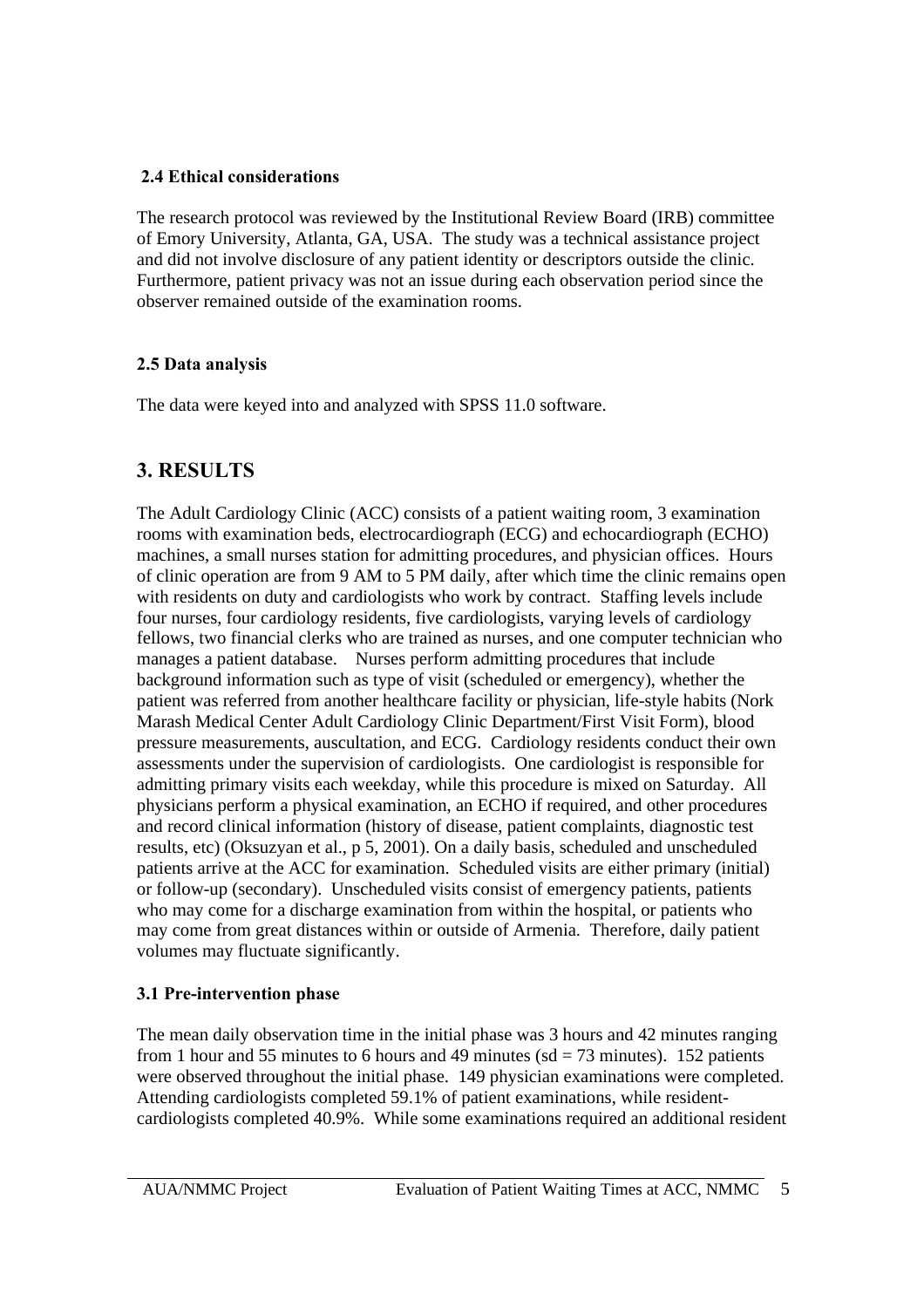or attending cardiologist, only the cardiologist who began the examination was noted on the patient waiting time monitoring instrument.

Out of 152 patient visits observed, 113 (74.3%) patients had a scheduled appointment, while 39 (25.7%) patients came to the clinic without an appointment. Of the 39 patients without an appointment, 35 (23.0%) patients were emergent while the remaining 4 unscheduled patients consisted of three patients coming for discharge and one patient who came based on a physician referral from within clinic. The clinic also schedules emergency patients in advance.

Sub-classifications of all patients consisted of either primary or follow-up examinations, and whether the visit was post-surgical (post-interventional). 64 (42.1%) patients were primary or new patients to the clinic, while 88 (57.9%) were follow-up or return patients. 61 (40.1%) patients were post-surgical or post-interventional while 91 (59.9%) patients were neither post-surgical nor post-interventional. The discrepancies between these numbers and those shown in the tables below are due to six patients who came without an appointment but were also non-emergency patients, and one patient who had a scheduled emergency visit. Of those six patients, five were follow-up and post-surgical patients, while one was follow-up and non-post-surgical. The scheduled emergency visit was for a patient who came for a primary and non-post-surgical visit.

The 113 scheduled visits consisted of 41 primary and 72 follow-up visits (Table 1).

| <b>Table 1. Scheduled Primary or Follow-up Patients</b> |  |  |
|---------------------------------------------------------|--|--|
|                                                         |  |  |

|                  | Frequency | Percent |  |  |
|------------------|-----------|---------|--|--|
| <b>Primary</b>   | 41        | 36.3    |  |  |
| <b>Follow-up</b> | 72        | 63.7    |  |  |
| <b>Total</b>     | 113       | 100 O   |  |  |

The 113 scheduled visits consisted of 50 post-surgical and 63 non-post-surgical visits (Table 2).

|                   | <b>Frequency</b> | Percent |
|-------------------|------------------|---------|
| Post-surgical     | 50               | 44.2    |
| Non-post-surgical | 63               | 55.8    |
| <b>Total</b>      | 113              | 100.0   |

**Table 2. Scheduled post-surgical (post-intervention) visits**

The 35 emergency patients consisted of 24 primary and 11 follow-up patients (Table 3).

#### **Table 3. Emergency primary and follow-up visits**

|                  | Frequency | Percent |
|------------------|-----------|---------|
| <b>Primary</b>   | 24        | 68.6    |
| <b>Follow-up</b> | 11        | 31.4    |
| <b>Total</b>     | 35        | 100.0   |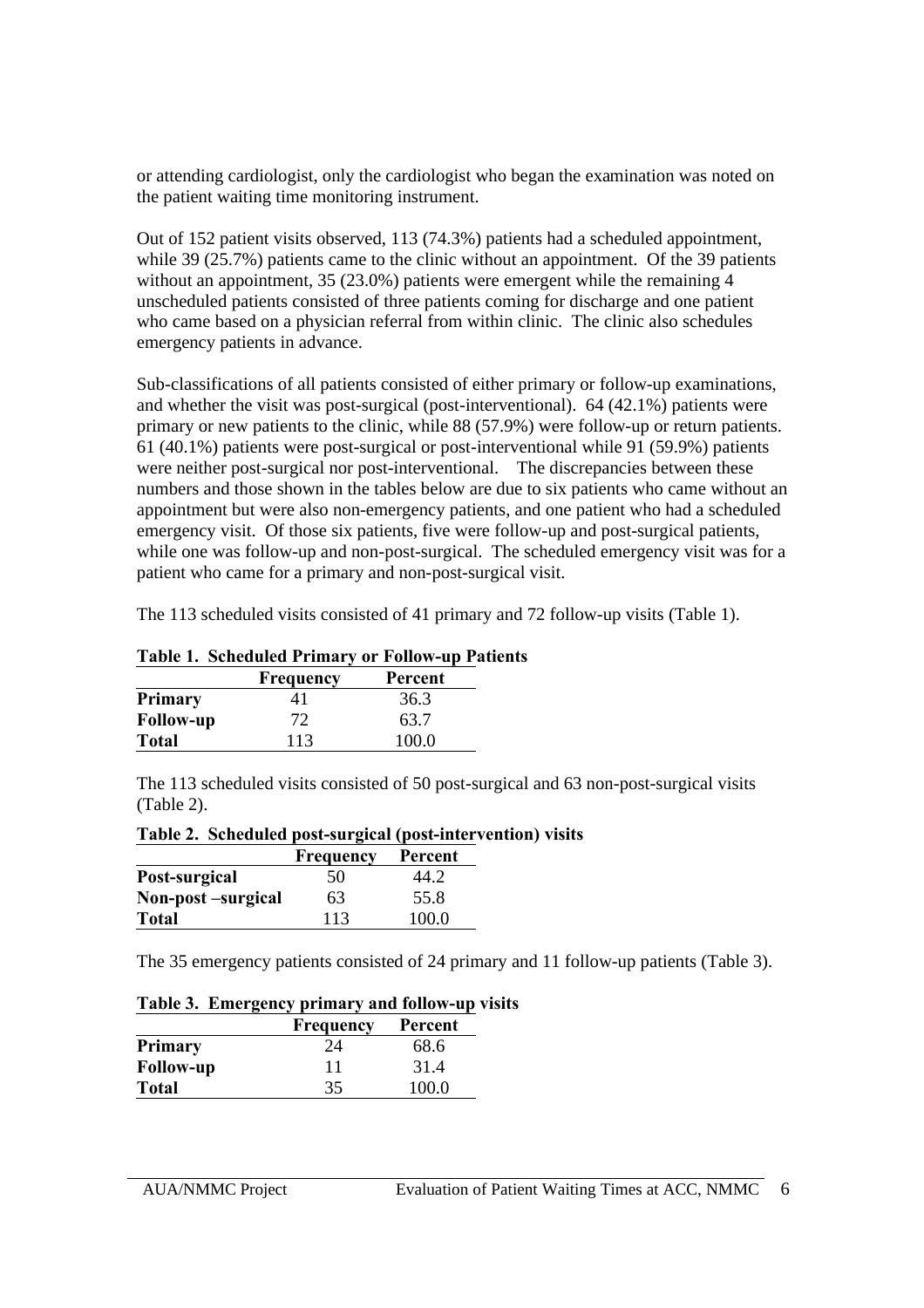The 35 emergency patients consisted of 6 post-surgical and 29 non-post-surgical patients (Table 4).

| Table 4. Emergency post-surgical (post-intervention) visits |                                           |       |         |         |  |  |  |
|-------------------------------------------------------------|-------------------------------------------|-------|---------|---------|--|--|--|
|                                                             | <b>Frequency Percent Valid Cumulative</b> |       |         |         |  |  |  |
|                                                             |                                           |       | Percent | Percent |  |  |  |
| Post-surgical                                               |                                           | 17.1  | 17.1    | 17.1    |  |  |  |
| Non-post-surgical                                           | 29                                        | 82.9  | 82.9    | 100.0   |  |  |  |
| <b>Total</b>                                                | 35                                        | 100.0 | 100.0   |         |  |  |  |

When analyzing the data based only on scheduled and emergency patients, the mean waiting time, which was defined as the time from which the patient entered the clinic until s/he entered an examination room, was  $31:06$  ! 26:44 minutes (n = 113) for

scheduled patients and  $49:24$  ! 72:07 minutes ( $n = 35$ ) for emergency patients. This difference in mean waiting time was not statistically significant. Non-statistically significant differences in patient waiting times were also observed between primary and follow-up patients, but marginally significant differences were observed for whether the visit was post-surgical (Tables 5 & 6).

|        |  | Table 5. Patient waiting times for scheduled, emergency, and primary or follow-up |
|--------|--|-----------------------------------------------------------------------------------|
| visits |  |                                                                                   |

|         | <b>Scheduled</b><br>Appointment | <b>Emergency</b><br>Appointment | <b>Primary</b> | <b>Follow-up</b> |
|---------|---------------------------------|---------------------------------|----------------|------------------|
|         | $(n = 113)$                     | $(n = 35)$                      | $(n = 64)$     | $(n = 88)$       |
| Mean!SD | 31:06:26:44                     | 49:24 ! 72:07                   | 41:11 ! 55:01  | 30:39 ! 29:32    |
| Mode    | 4:00                            | 0:00                            | 0:00           | 0:00             |
| Median  | 25:00                           | 24:00                           | 25:00          | 25:00            |

No statistically significant differences in waiting times.

|          | <b>Postsurgical Visit</b>       |                  |  |  |  |
|----------|---------------------------------|------------------|--|--|--|
|          | No $(n = 91)$<br>Yes $(n = 61)$ |                  |  |  |  |
| Mean! SD | $27:50$ ! $28:23*$              | $39:57$ ! 49:06* |  |  |  |
| Mode     | 0:00                            | 4:00             |  |  |  |
| Median   | 20:00                           | 26               |  |  |  |

| Table 6. Patient waiting times based on whether the visit was post-surgical |  |  |
|-----------------------------------------------------------------------------|--|--|
|                                                                             |  |  |

\*Marginally significant difference  $(p = 0.084)$ 

152 reasons for waiting were recorded based on all patients who were followed in the observation time period. The most prevalent reason for waiting was that an "examination room was previously in use" ( $n = 55$ ). Those who experienced no wait ( $n = 57$ ) were: seen at their appointment time (n = 2); were a relative of an employee at the hospital (n = 3); were seen within 15 minutes after arrival in the clinic  $(n = 18)$ ; and were seen before their appointment ( $n = 34$ ) (Figure 1). One mistake in the "no wait" category was initially including those patients who waited a maximum of 15 minutes.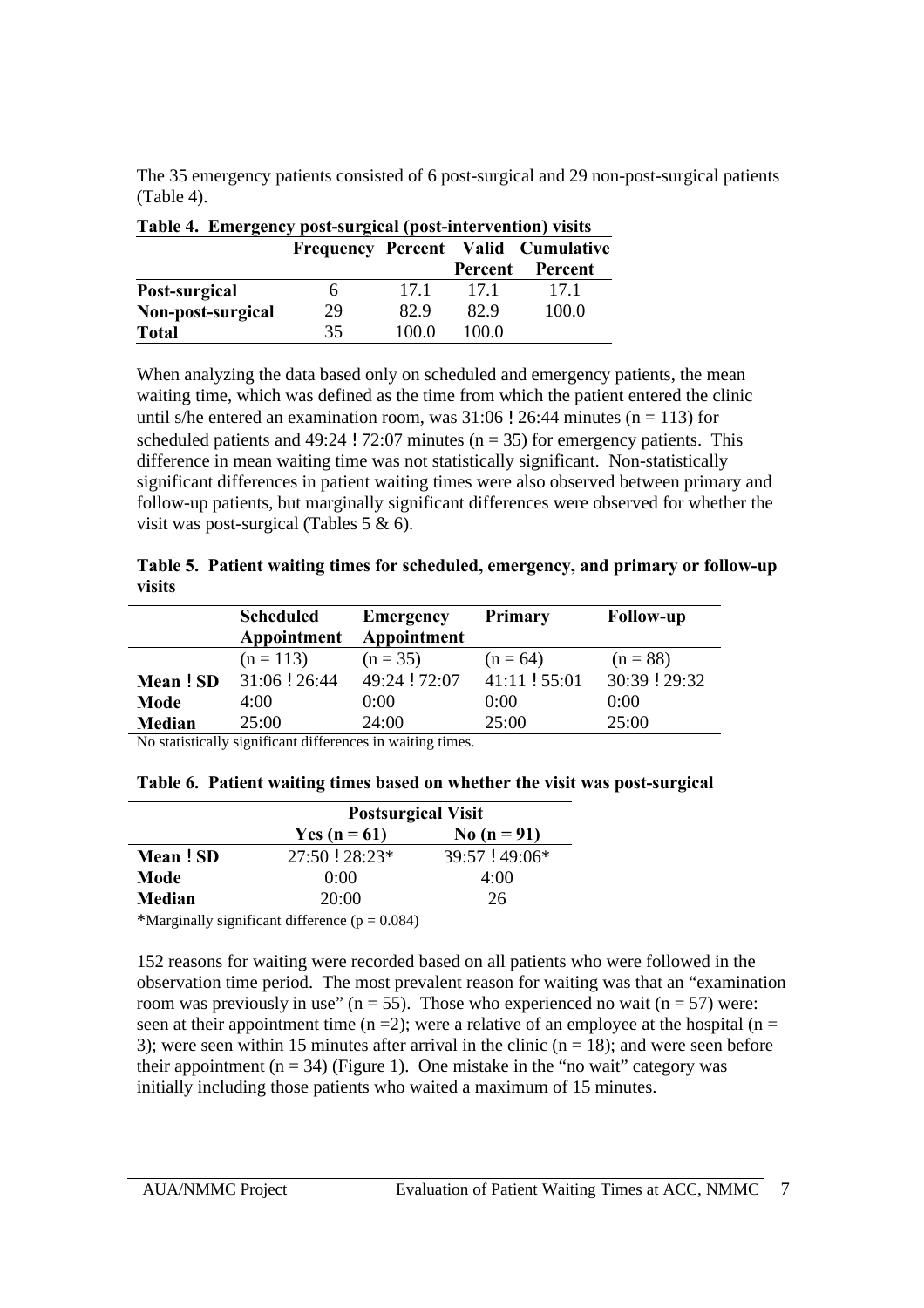



Categorizing the number of patients who experienced a wait indicated that nearly 66% of all patients experienced a waiting time of greater than 15 minutes (Figure 2). This reinforces the fact that most examinations were longer than the fifteen minutes target.





To gain a better understanding of peak waiting times, we graphed waiting time versus scheduled time for those patients with an appointment. Approximately 11% of patients experienced an approximate waiting time of 46 minutes with appointments for 11:30 AM, while approximately 11% experienced an approximate waiting time of 22 minutes with scheduled appointments for 12:30 PM (Figure 3).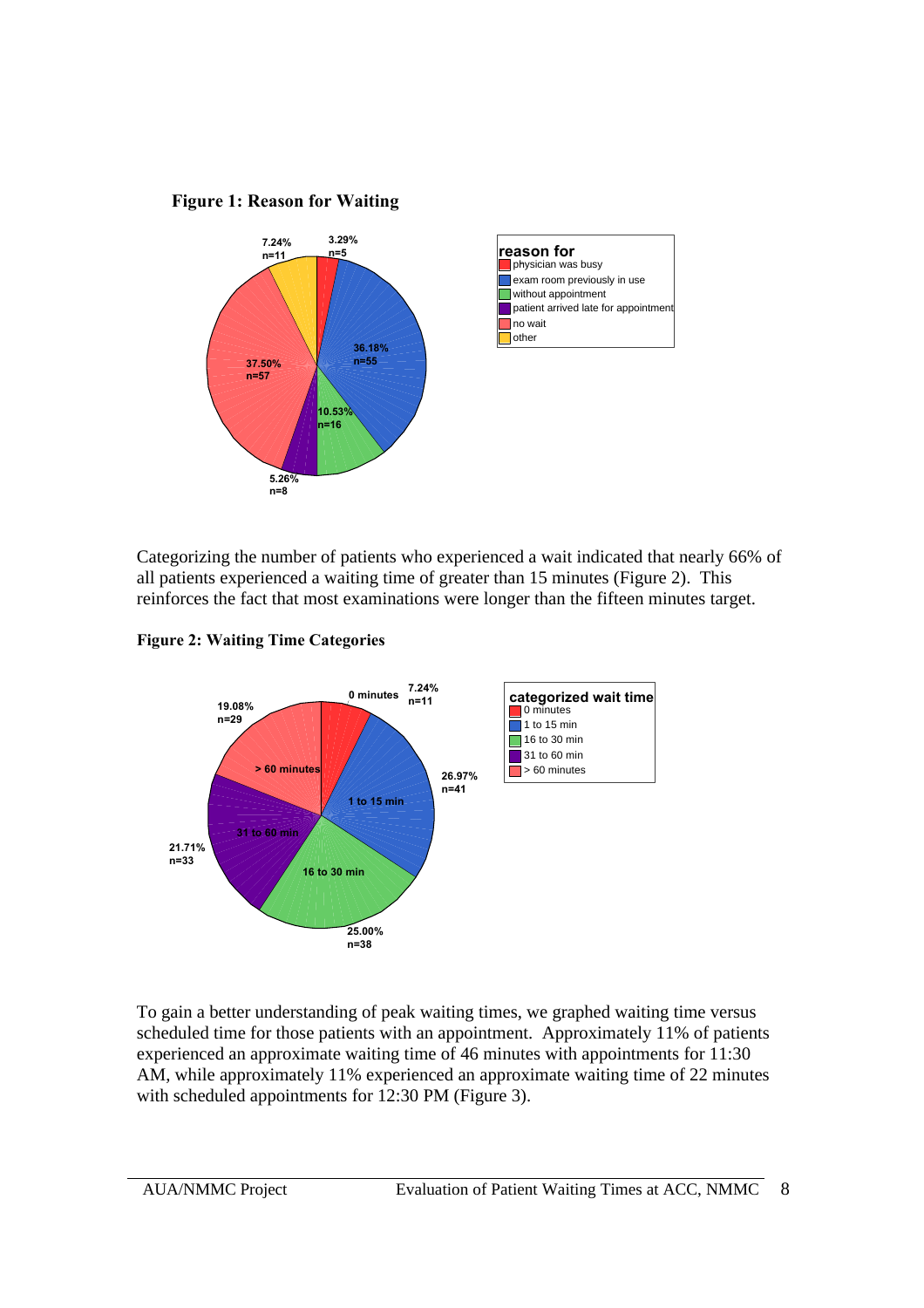

**Figure 3: Relationship Between Waiting Time and Schedule Appointment Time**

Areas show Means

Factors which may impact patient waiting time are the duration of nurse and physician examinations. Since the clinic only has three examination rooms, only one of which is fully-functional in terms of equipment, we tracked nurse and physician exams based on whether the visit was scheduled or emergent, and visit sub-classifications that included primary or follow-up examinations and whether the visit was post-surgical, as well as examination times based on the primary diagnosis (Tables 7 & 8).

|                      |             | <b>Scheduled</b><br>Appt   | <b>Emergency</b><br>Appt | <b>Primary or Follow-up</b>  |                              |
|----------------------|-------------|----------------------------|--------------------------|------------------------------|------------------------------|
|                      |             | Yes                        | Yes                      | P                            | F                            |
|                      |             | $(n=113)$                  | $(n=35)$                 | $(n = 64)$                   | $(n = 88)$                   |
| <b>Nurse</b>         | Mean        | 5:05!2:21                  | 5:10!2:29                | 5:50!3:03*                   | 4:35!1:31*                   |
| Exam                 | !SD         | $(n = 109)$                | $(n = 32)$               | $(n = 60)$                   | $(n = 86)$                   |
| Physician<br>Exam    | Mean<br>!SD | 16:53!10:48<br>$(n = 104)$ | 16:22!9:10<br>$(n = 35)$ | 20:30!9:53**<br>$(n = 64)$   | 13:19!9:28**<br>$(n = 78)$   |
| <b>Total</b><br>Exam | Mean<br>!SD | 22:04!11:05<br>$(n = 113)$ | 21:43!9:34<br>$(n = 35)$ | 25:58!10:09***<br>$(n = 64)$ | 16:16!10:07***<br>$(n = 88)$ |

|                  | Table 7: Mean examination times based on scheduled, emergency, and primary or |  |  |
|------------------|-------------------------------------------------------------------------------|--|--|
| follow-up visits |                                                                               |  |  |

\*Statistically significant ( $p < 0.05$ ) difference between primary and follow-up nurse exam

\*\* Statistically significant (p < 0.05) difference between primary and follow-up physician exam \*\*\* Statistically significant (p < 0.001) difference between primary and follow-up physician exam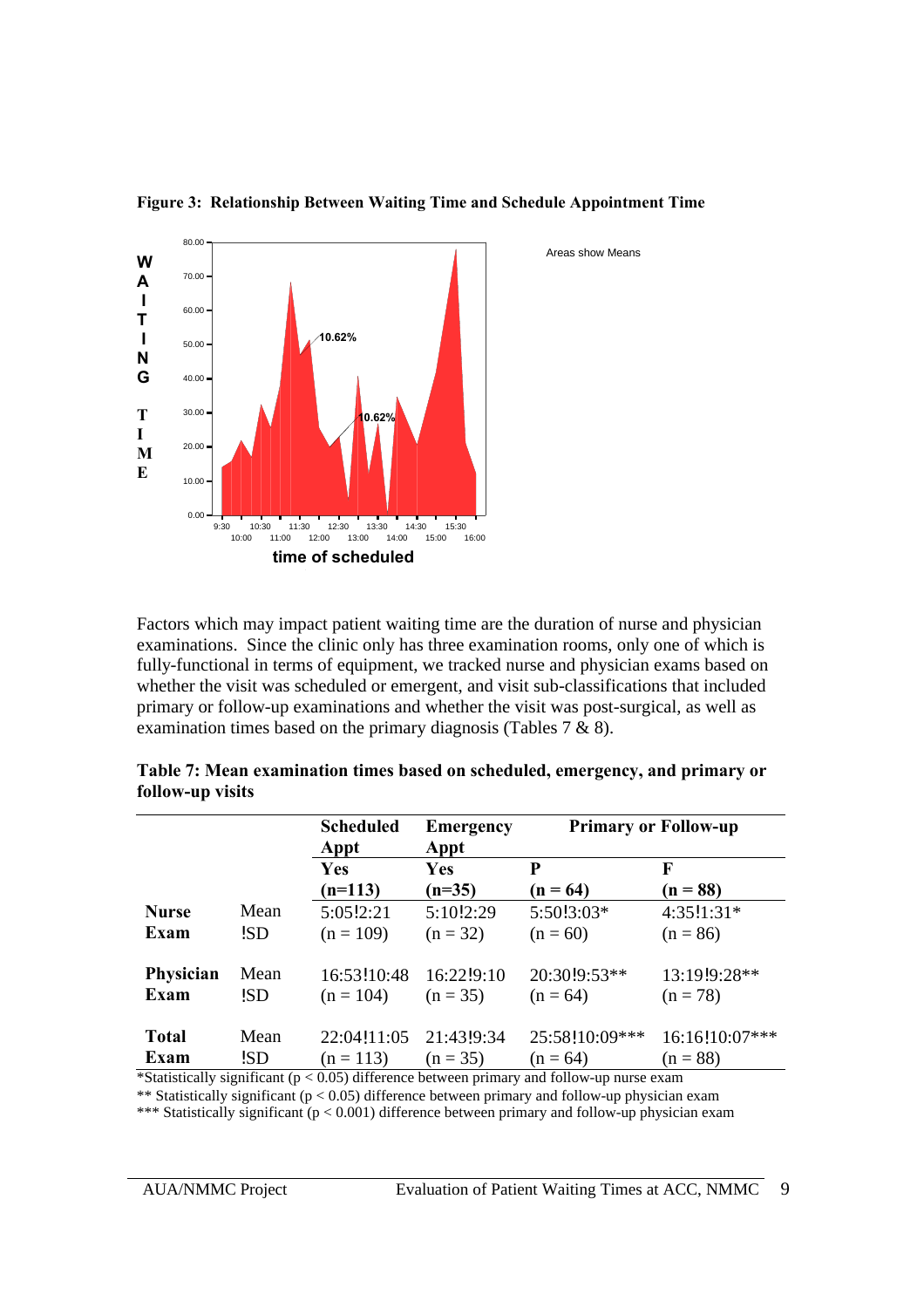|                                   |                              | Postsurgical       |                  |
|-----------------------------------|------------------------------|--------------------|------------------|
|                                   |                              | yes                | no               |
| duration of nurse exam            | Mean<br><b>Std Deviation</b> | 4.82<br>1.66       | 5.29<br>2.72     |
| duration of physician's exam Mean | <b>Std Deviation</b>         | 13.00*<br>10.00    | 18.93*<br>9.81   |
| total exam time                   | Mean<br><b>Std Deviation</b> | $16.89**$<br>10.28 | 22.68**<br>11.21 |

**Table 8: Mean examination time based on whether the visit was post-surgical**

\* Statistically significant ( $p = 0.001$ ) difference

\*\* Statistically significant ( $p < 0.05$ ) difference

For all types of examinations, nurse exam durations were  $5:06$  ! 2:21 (n = 146), physician exam durations were  $16:33$  !  $10:16$  (n = 142), and total examination times were  $20:21$  ! 11:11 ( $n = 136$ ) minutes, respectively. Total examination time differed significantly ( $p <$ 0.001) from the target time of 15 minutes.

The 34 patients who entered prior to their scheduled appointments (Figure 4) tended to cluster between 1 and 30 minutes representing 71% ( $n = 24$ ), while 24% ( $n = 8$ ) entered more than 60 minutes prior to their appointment.





While the staff of the ACC cannot examine all patients at their scheduled appointment times because of conflicts with patients who may be emergent, there is a problem with patients arriving late for their appointment (Figure 5). Approximately 78% of 79 patients who arrived late for an appointment had to wait more than 15 minutes. Not only could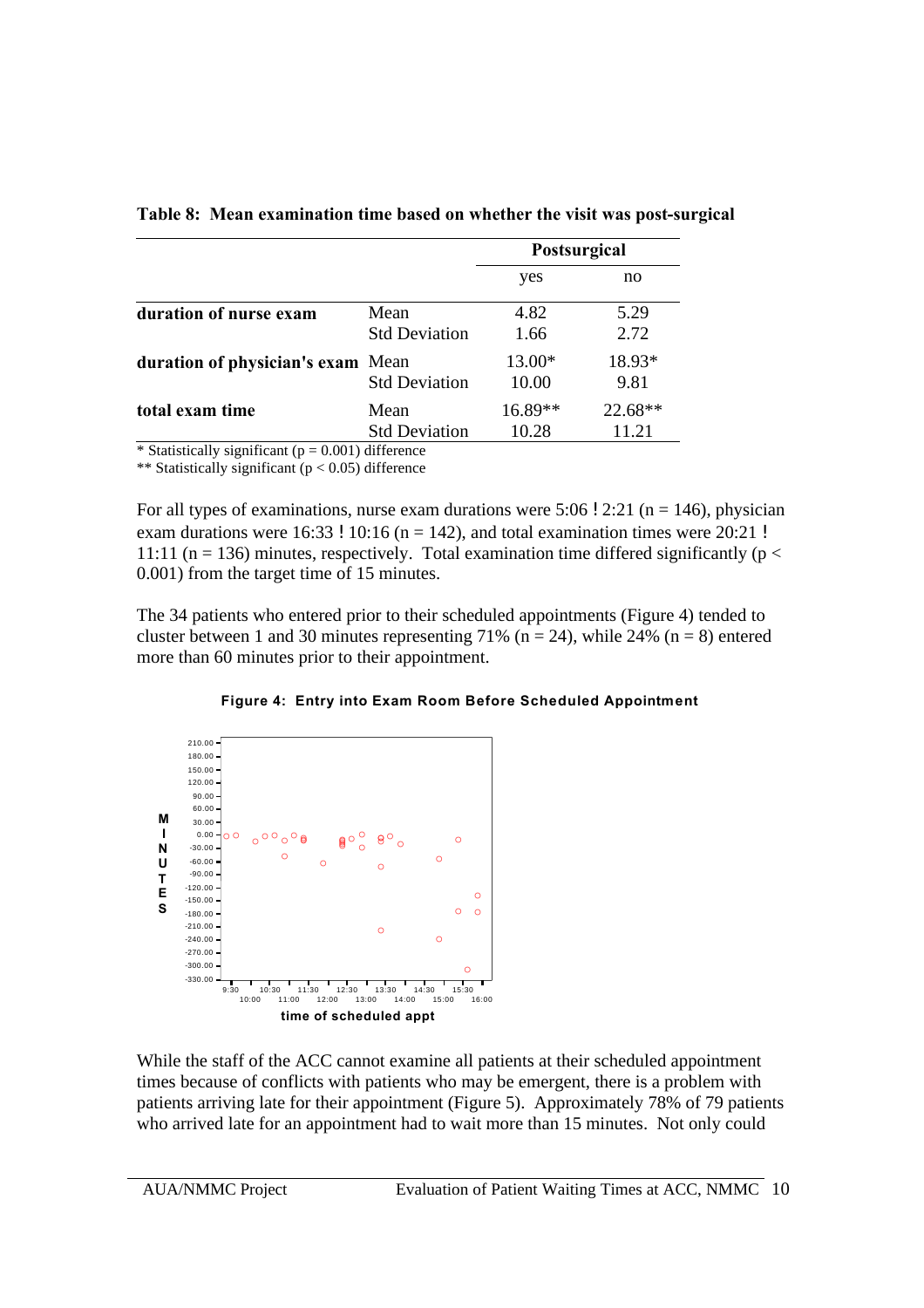this mean that those patients lose their initial appointment, but it could also create longer waits for existing patients since it is impossible to judge when a patient may arrive for his or her appointment. Therefore, a particular appointment slot may be unused, or the next scheduled patient may be moved up in the schedule, or an emergency patient could be examined instead.



**Figure 5: Wait Categories For Patients who entered clinic after Scheduled Appointment**

Since the total examination target time for all examinations was 15 minutes, we categorized examination times based on primary diagnoses, even if a particular patient came to the clinic for a follow-up visit. Not surprisingly, therefore, examination durations for follow-up appointments were shorter than primary appointments. The most prevalent diagnosis was for ischemic heart disease, while arrhythmia was the least prevalent (Figure 6).



**Figure 6: Primary Diagnosis**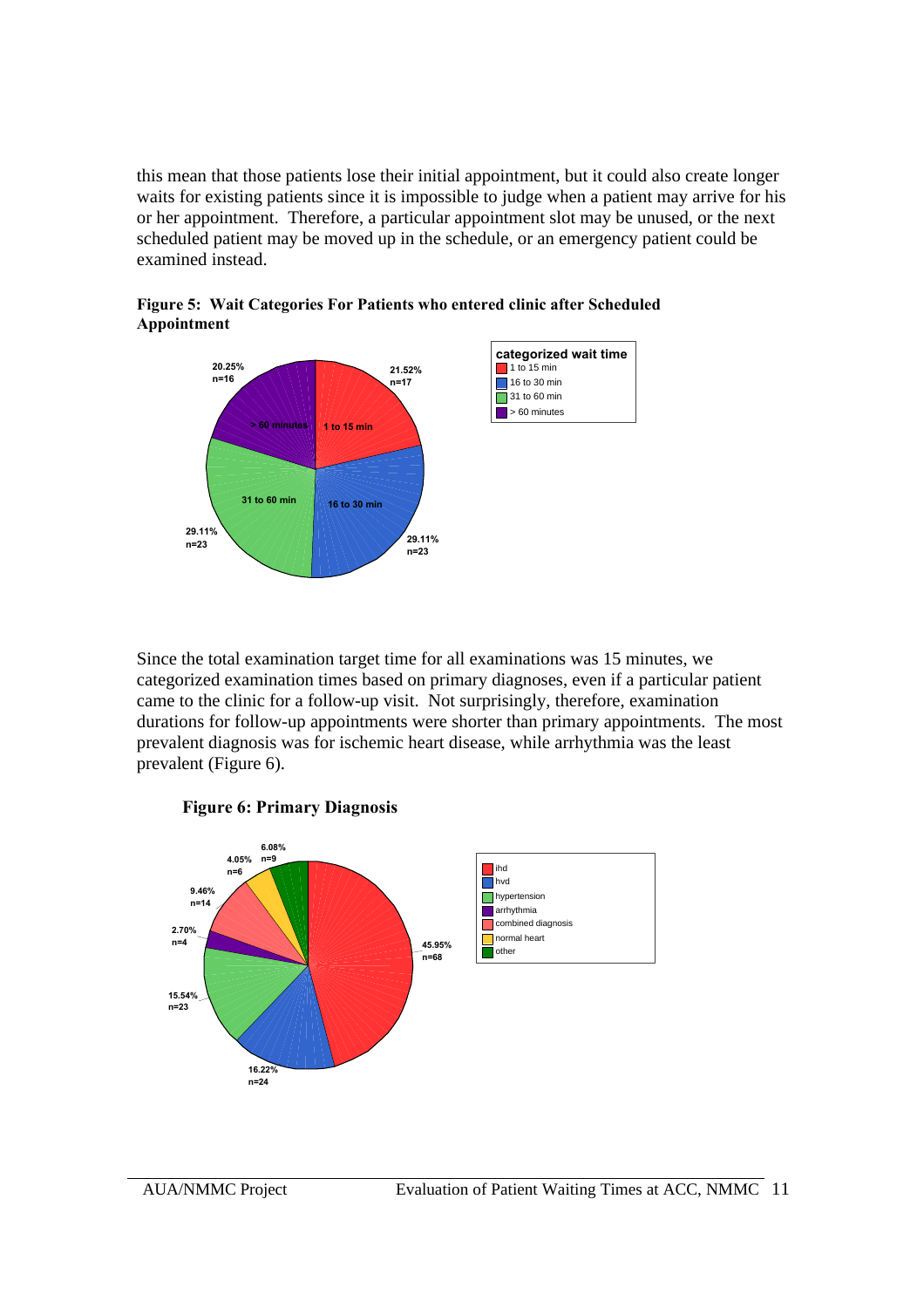The examination times for primary diagnoses were calculated to determine if the fifteen minute total examination target was being met. All examination durations based on primary diagnosis exceeded 15 minutes (Table 9).

|                          |                       | таріс 27 імпатонутр респеси і гіпца у ріадному ана планіннатой рагатой |               |
|--------------------------|-----------------------|------------------------------------------------------------------------|---------------|
| <b>Primary Diagnosis</b> | <b>Duration Nurse</b> | <b>Duration Physician</b> Total Exam Time                              |               |
| $(n = 150)$              | Exam                  | Exam                                                                   |               |
|                          | (Mean ! SD)           | (Mean ! SD)                                                            | (Mean ! SD)   |
| <b>Ischemic HD</b> (68)  | 4:53:1:41             | 13:51 ! 10:04                                                          | 17:55 ! 10:35 |
| <b>Heart Valve</b>       | 5:00 ! 2:34           | 19:27 ! 10:29                                                          | 22:38 ! 12:40 |
| Disease (24)             |                       |                                                                        |               |
| <b>Hypertension (23)</b> | 5:13:1:51             | 18:41 ! 8:13                                                           | 23:05 ! 8:53  |
| Arrhythmia (4)           | $9:15$ ! 16:24        | 17:00 ! 9:58                                                           | 26:15 ! 11:30 |
| <b>Normal Heart (8)</b>  | $6:20$ ! 4:48         | 18:00 ! 3:57                                                           | 22:28 ! 12:23 |
| Combined (13)            | $4:41$ ! $2:08$       | 19:15 ! 11:31                                                          | 24:20 ! 5:03  |
| Other $(10)$             | 4:38 ! 1:25           | 19:06 ! 14:26                                                          | 22:48 ! 13:49 |

**Table 9: Relationship between Primary Diagnosis and Examination Duration**

Other: cardiomyopathy (1), atypical chest pain (1), thyroiditis (1), ischemic cardiomyopathy (1), exuditive pericarditis (1), hypertrophic cardiomyopathy (1), pericarditis post surgery (1), ischemic cardiomyopathy (2), pericardial effusion (1)

Combined: hypertension + atrial fibrillation (1), ischemic heart disease + hypertenstion (4), hypertension + cardiomyopathy (2), ischemic heart disease + heart valve disease (2), hypertension + heart valve disease (1), ischemic heart disease + ischemic cardiomyopathy (1), myocardial insufficiency + arrhythmia (1), myocardial infarction  $+$  hypertension  $(1)$ .

Due to limited examination rooms and fully functional echocardiographs and EKGs (Table 10), one interesting finding was in which rooms examinations were conducted. For instance, if a patient was follow-up, wherein the primary diagnosis was known in advance of the appointment, the examination could be conducted in a room that did not necessarily require the use of an echocardiograph or EKG. In this regard, an examination room with better equipment could remain free for another patient. It was possible to track each patient based on the examination rooms into which s/he entered, although few observations were conducted for examination room 3. Therefore, primary and follow-up patients were tracked according to examination room (Tables 11 & 12).

| Table TV: Equipment Characteristics based on examination room |                         |                                 |              |  |  |
|---------------------------------------------------------------|-------------------------|---------------------------------|--------------|--|--|
| Exam                                                          |                         |                                 |              |  |  |
| Room                                                          |                         |                                 |              |  |  |
| Echo                                                          | Problems with HV        | <b>Fully Functional</b>         | For IHD Only |  |  |
|                                                               | <b>Exams</b>            |                                 |              |  |  |
| <b>EKG</b>                                                    | <b>Fully Functional</b> | Old, artifacts, pens don't work | Can't read   |  |  |
|                                                               |                         | well                            | heart        |  |  |

|  |  | Table 10: Equipment Characteristics based on examination room |
|--|--|---------------------------------------------------------------|
|--|--|---------------------------------------------------------------|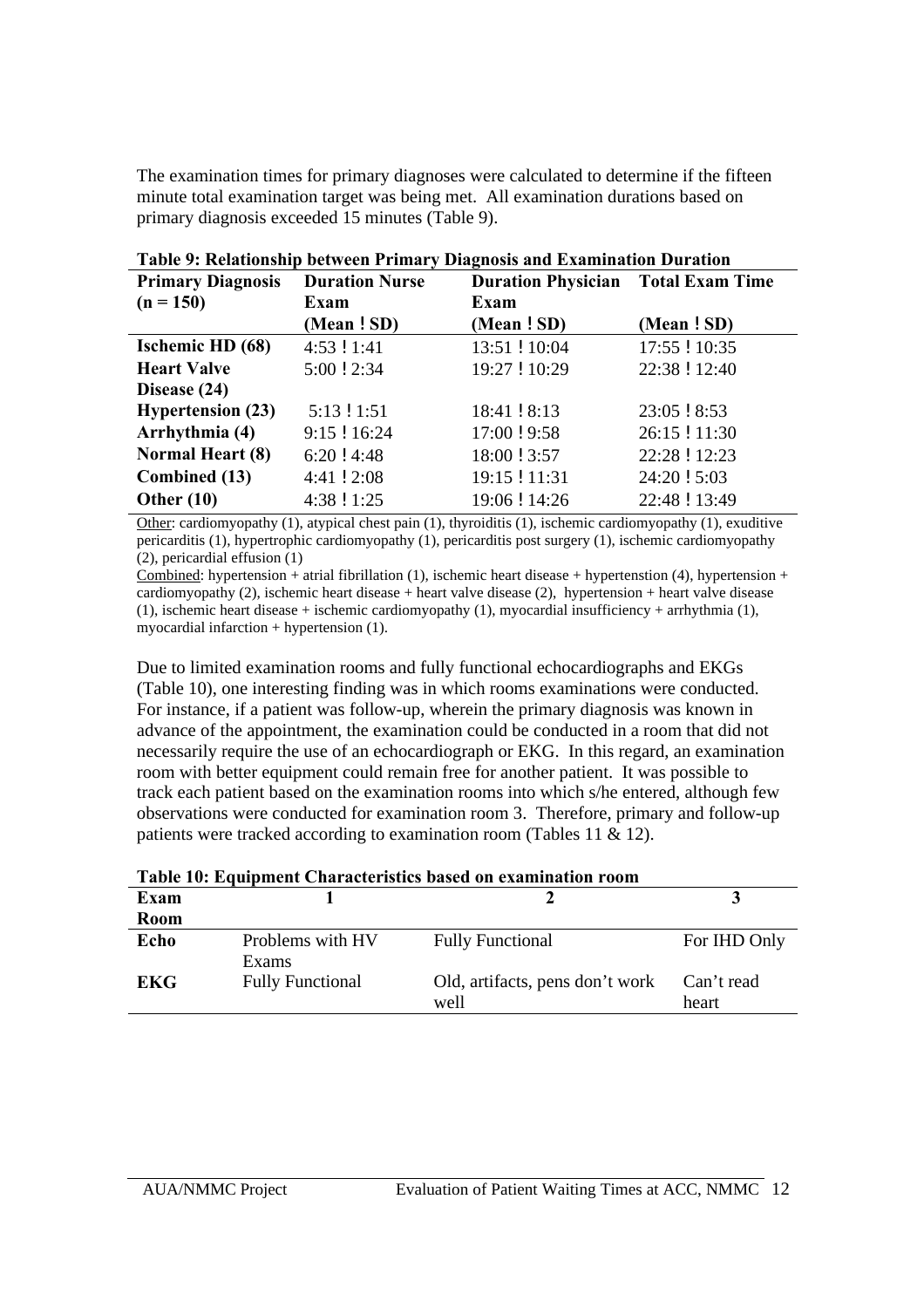| <b>Primary Patient</b><br>Diagnoses ( $n = 63$ ) | <b>Room of First Exam</b> |             | <b>Room of Second Exam</b> |                   |
|--------------------------------------------------|---------------------------|-------------|----------------------------|-------------------|
|                                                  |                           | $\mathbf 2$ | 3                          | $\mathbf 2$       |
| Ischemic heart disease                           | 8                         | 7           | 4                          |                   |
| $(n = 19)$                                       |                           |             |                            |                   |
| Heart valve disease                              | 2                         | 7           |                            | 2                 |
| $(n=10)$                                         |                           |             |                            |                   |
| Hypertension                                     | 10                        | 5           | $\theta$                   |                   |
| $(n = 15)$                                       |                           |             |                            |                   |
| Arrhythmia                                       | $\overline{2}$            | 2           | $\theta$                   | 1                 |
| $(n = 4)$                                        |                           |             |                            |                   |
| Normal Heart                                     | 5                         |             |                            | $\mathbf{\Omega}$ |
| $(n = 6)$                                        |                           |             |                            |                   |
| <b>Combined Diagnosis</b>                        | 3                         |             | 0                          |                   |
| $(n = 4)$                                        |                           |             |                            |                   |
| Other $(n = 5)$                                  |                           |             | 2                          |                   |
| 64 Detiants Examined as Drimary Detiants         |                           |             |                            |                   |

**Table 11: Examination room of primary patients**

64 Patients Examined as Primary Patients

| Table 12, Examination Toom of follow-up patients |                           |    |   |                            |                |
|--------------------------------------------------|---------------------------|----|---|----------------------------|----------------|
| <b>Follow-up Patients</b>                        | <b>Room of First Exam</b> |    |   | <b>Room of Second Exam</b> |                |
| $(n = 85)$                                       |                           |    |   |                            |                |
| <b>Primary Diag.</b>                             |                           | 2  | 3 |                            | $\overline{2}$ |
| Ischemic Heart                                   | 33                        | 13 | 3 |                            | 5              |
| Disease $(n = 49)$                               |                           |    |   |                            |                |
| Heart valve disease                              | 5                         | 9  | 0 |                            |                |
| $(n = 14)$                                       |                           |    |   |                            |                |
| Hypertension                                     |                           |    |   |                            |                |
| $(n = 8)$                                        |                           |    |   |                            |                |
| Arrhythmia                                       |                           |    |   |                            |                |
| $(n=0)$                                          |                           |    |   |                            |                |
| Normal Heart                                     |                           |    |   |                            |                |
| $(n=0)$                                          |                           |    |   |                            |                |
| <b>Combined Diagnosis</b>                        |                           |    |   |                            |                |
| $(n = 9)$                                        |                           |    |   |                            |                |
| Other $(n = 5)$                                  |                           |    |   |                            |                |

**Table 12: Examination room of follow-up patients**

88 Patients Examined as Follow-up Patients

These tables indicate that examination rooms are being used efficiently for diagnoses, in particular ischemic heart disease (IHD) and heart valve disease (HVD). Most diagnoses for IHD take place in exam room one, which has the only fully functional EKG. According to physicians, it is possible to diagnose IHD based only on an EKG. Also, most diagnoses for HVD take place in exam room two, which has the only fully functional echocardiograph that can be used to diagnose this type of disease. This is an important finding since the limited resources available to the clinic are being used efficiently in terms of examination rooms and equipment. However, as Tables 11 & 12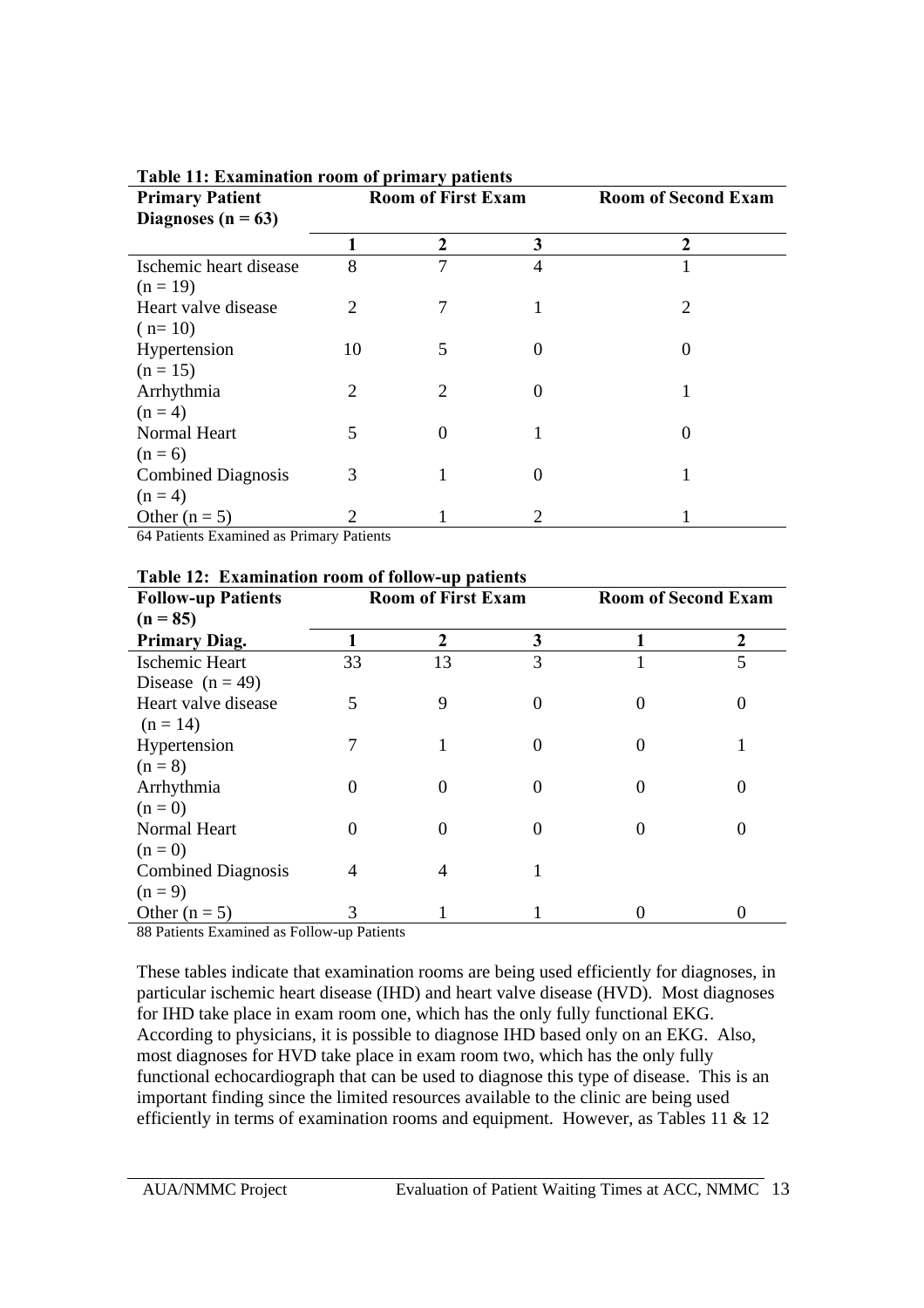further indicate, equipment is not in adequate supply because some patients were moved from their initial examination room to another. The consequences are twofold: a patient already being examined may have to return to the waiting room (data not shown) or longer waits may be created for patients who have yet to be examined. Overall, tables 10, 11, and 12 point to the need for more fully functional equipment for the clinic to function more efficiently.

Based on weekday, we were able to determine the average number of patients who come to the clinic with scheduled and unscheduled appointments. Nurses kept records (Appendix 2) for one month of patients who came with or without an appointment, and whether the visit was primary or follow-up (Figures  $7 & 8$ ). These patients represent those examined on a particular day. An average of 39 total patients are examined per day excluding Saturdays, and an average of 16 patients are admitted to the clinic without an appointment per day excluding Saturdays. These data were tabulated by nurses as patients entered the clinic, but may not be an accurate representation due to underreporting. Saturday is atypical with fewer staff members and patients. The counts in each figure represent the number of times data was collected for a particular day. These data indicate that on average almost half of the patients seen on a typical day within the clinic come without a scheduled appointment. Once again, this may create longer waits for those with scheduled appointments, especially if an unscheduled visit is an emergency.



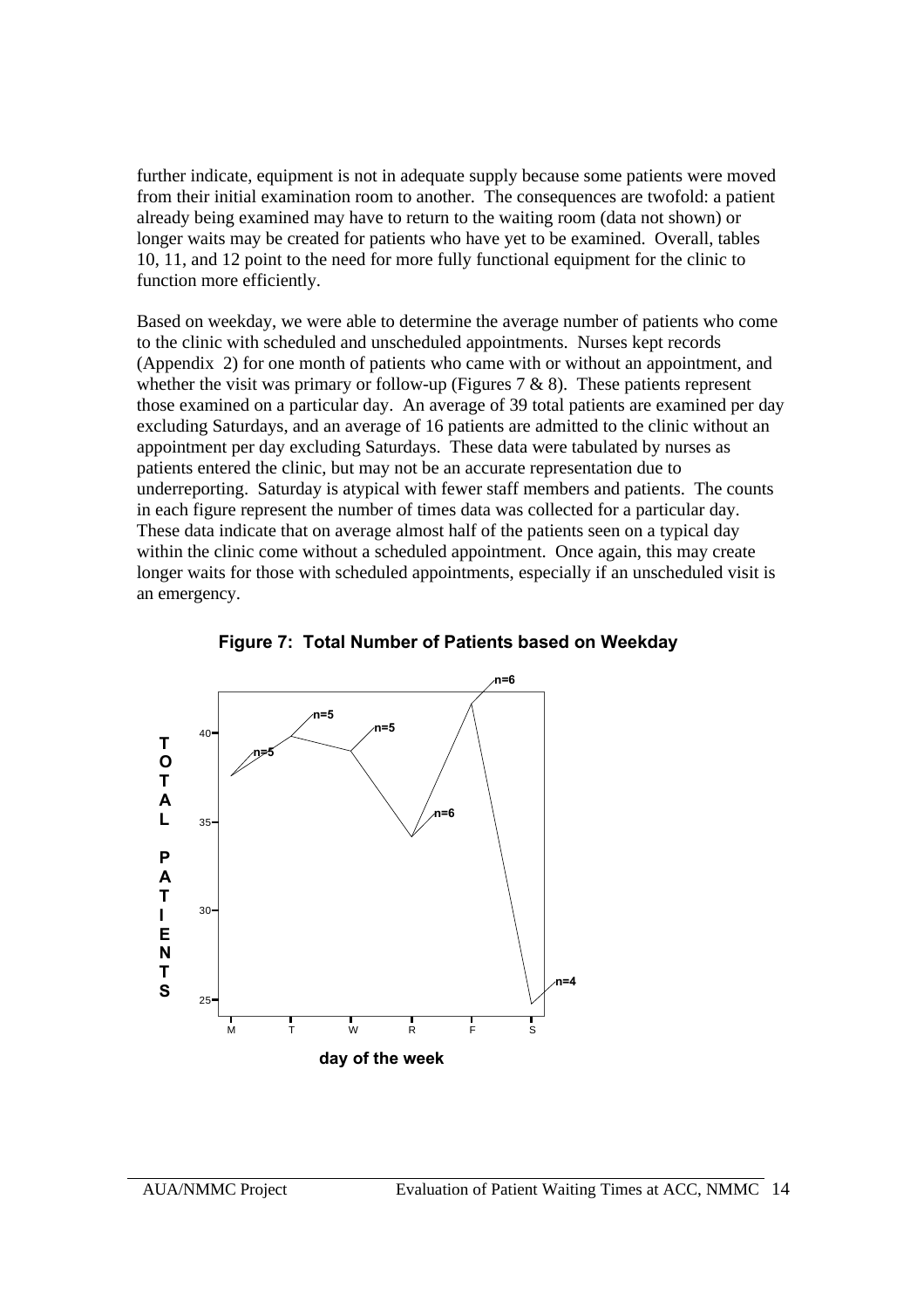

Nurses also kept records (APPENDIX 3**)** for one month on patients who called or walked into the clinic desiring an appointment in the future. The mean waiting time of all patients ( $n = 373$ ) to receive an appointment was 33 ! 29 days. For non-emergent patients  $(n = 311)$ , the mean waiting time to receive an appointment was 39 ! 29 days, while emergency patients ( $n = 60$ ) waited an average of 6 ! 4 days. This difference in waiting for an appointment is statistically significant ( $p < 0.001$ ). An interesting finding was that peak times assigned to scheduled ( $n = 311$ ) and unscheduled (emergent,  $n = 35$ ) patients were similar, at 12:49 PM ! 1:53 for scheduled appointments and 1:08 PM ! 2:10 for emergency patients. That is, most emergent patients arrived closely to those with scheduled appointments (Figures 9 & 10).



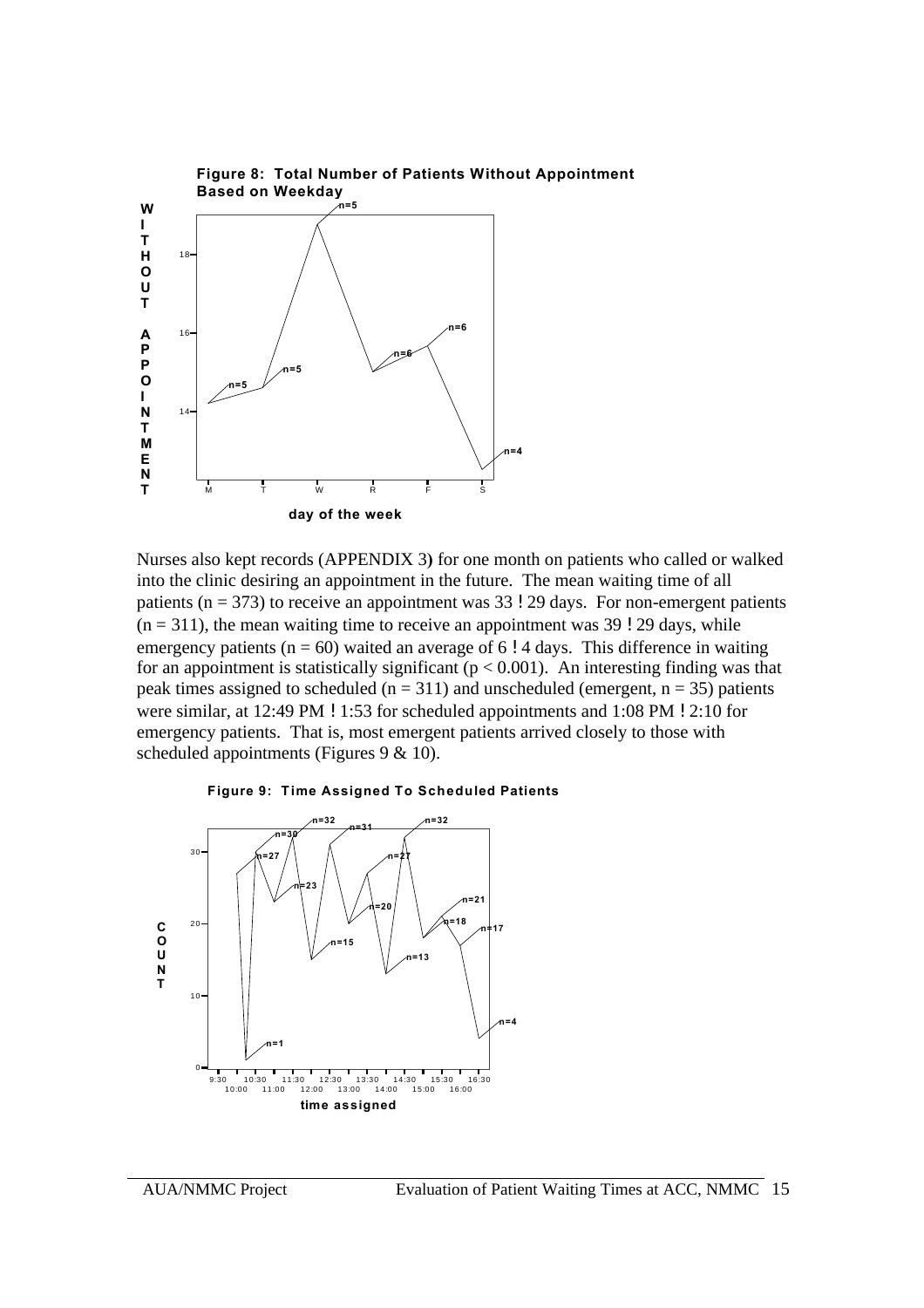

**Figure 10: Time Assigned to Emergent Patients**

#### **3.2 Post-intervention phase:**

Sixty-three patient observations were conducted in the post-intervention phase to assess the impact of intervention: patient ordering. All visits were scheduled or unscheduled/ emergent. Three observations were lost during the tracking period as to whether patients were scheduled or unscheduled. Those patients with unscheduled visits received numbers to order them once they arrived in the clinic. The only observed drawback to the new number system was lack of daily consistency in assigning numbers to unscheduled patients. However, nurses did state it helped them better manage patients who came without an appointment.

With respect to patient visits, 41 or 65.1% were scheduled patients, while 19 or 30.2% were unscheduled patients. Three observations within this category were lost during the observation period, accounting for the discrepancy between percent and valid percent (table 13).

|                | <b>Scheduled</b> | Frequency | Percent | Valid   | Cumulative |
|----------------|------------------|-----------|---------|---------|------------|
|                | visit?           |           |         | Percent | Percent    |
| <b>Valid</b>   | Yes              | 41        | 65.1    | 68.3    | 68.3       |
|                | No               | 19        | 30.2    | 31.7    | 100.0      |
|                | Total            | 60        | 95.2    | 100.0   |            |
| <b>Missing</b> | System           | 3         | 4.8     |         |            |
| <b>Total</b>   |                  | 63        | 100.0   |         |            |

**Table 13. Type of Appointment**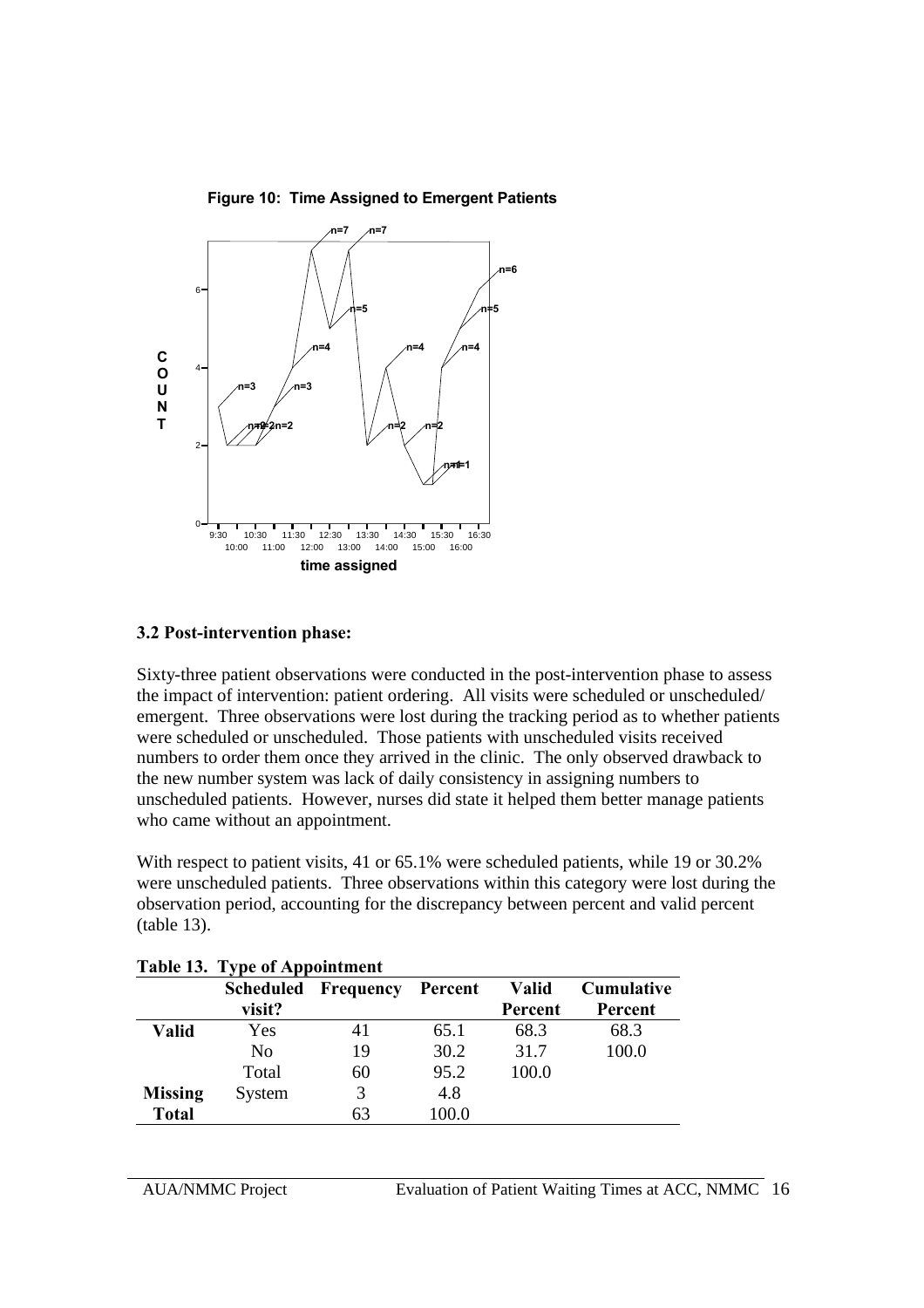Sub-classifications of all patients consisted of either primary (initial) or follow-up (return) examinations, and whether the visit was post-surgical. There were 63 total primary or follow-up patient visits, but two of these patients were lost during the tracking period, signifying 61 total valid patients within this category. Twenty-seven or 42.9% were primary patients, while thirty-four or 54.0% were follow-up patients (table 14). Two patients could not be followed in this group, and therefore the cumulative percent of primary or follow up visits was 96.8%.

There were 63 total observations conducted for whether a particular patient was postsurgical, but three of these patients were lost during the observation period. Post-surgical patients accounted for 26 or 41.3% of patient visits, while non-post-surgical patients accounted for 34 or 54.0% (table 15).

| Table 14. Primary (P) or Follow-up (F) patients |                   |                                |       |         |                   |
|-------------------------------------------------|-------------------|--------------------------------|-------|---------|-------------------|
|                                                 | <b>Primary or</b> | <b>Frequency Percent Valid</b> |       |         | <b>Cumulative</b> |
|                                                 | <b>Follow-up</b>  |                                |       | Percent | Percent           |
| <b>Valid</b>                                    |                   | 27                             | 42.9  | 44.3    | 44.3              |
|                                                 | F                 | 34                             | 54.0  | 55.7    | 100.0             |
|                                                 | Total             | 61                             | 96.8  | 100.0   |                   |
| <b>Missing</b>                                  | System            | 2                              | 3.2   |         |                   |
| <b>Total</b>                                    |                   | 63                             | 100.0 |         |                   |

| <b>Table 15. Post-surgical Patients</b> |                                         |    |       |              |                   |  |
|-----------------------------------------|-----------------------------------------|----|-------|--------------|-------------------|--|
|                                         | <b>Post-surgical? Frequency Percent</b> |    |       | <b>Valid</b> | <b>Cumulative</b> |  |
|                                         |                                         |    |       | Percent      | Percent           |  |
| <b>Valid</b>                            | Yes                                     | 26 | 41.3  | 43.3         | 43.3              |  |
|                                         | N <sub>0</sub>                          | 34 | 54.0  | 56.7         | 100.0             |  |
|                                         | Total                                   | 60 | 95.2  | 100.0        |                   |  |
| <b>Missing</b>                          | System                                  | 3  | 4.8   |              |                   |  |
| <b>Total</b>                            |                                         | 63 | 100.0 |              |                   |  |

19 or 30.2% patients were classified as emergency patients, while 41 or 65.1% were nonemergency patients. Again, three observations within this category were lost during the observation time period, and resulted in differences between observed and valid percent (table 16).

| <b>Table 16. Emergency Visits</b> |                  |                          |       |         |                   |  |
|-----------------------------------|------------------|--------------------------|-------|---------|-------------------|--|
|                                   | <b>Emergency</b> | <b>Frequency Percent</b> |       | Valid   | <b>Cumulative</b> |  |
|                                   | visit?           |                          |       | Percent | Percent           |  |
| <b>Valid</b>                      | Yes              | 19                       | 30.2  | 31.7    | 31.7              |  |
|                                   | N <sub>0</sub>   | 41                       | 65.1  | 68.3    | 100.0             |  |
|                                   | Total            | 60                       | 95.2  | 100.0   |                   |  |
| <b>Missing</b>                    | System           | 3                        | 4.8   |         |                   |  |
| <b>Total</b>                      |                  | 63                       | 100.0 |         |                   |  |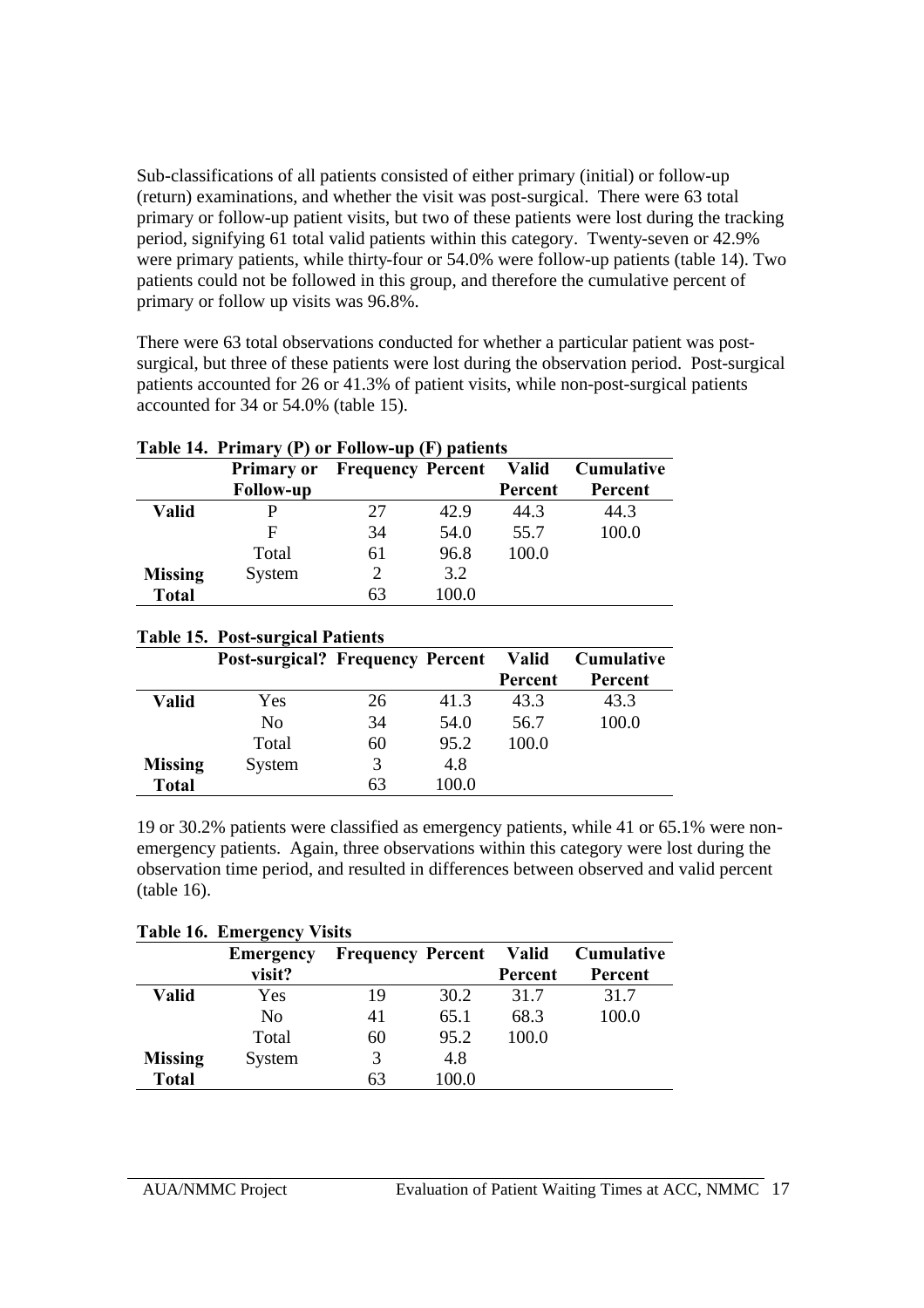The 19 patients who were categorized as emergency cases all came to the clinic without a scheduled appointment. This also means that all unscheduled patients were emergency cases. The reason the patient came without an appointment according to the physician who examined the emergency patient was noted in the *Patient Waiting Time Monitoring Instrument*. These results are presented in table 17.

| Reason for unscheduled/emergency                   | Frequency |
|----------------------------------------------------|-----------|
| Visit according to the physician                   |           |
| Physician told patient to come to the clinic       | 3         |
| Unknown: observer was not able to ask physician    | 4         |
| Patient did not feel well                          |           |
| Chest pain and positive treadmill test             |           |
| Examination for patient discharge from within NMMC |           |
| From within NMMC for a follow-up appointment       |           |
| A post-surgical checkup after 10 days              |           |
| Physician does not know                            | 2         |
| High blood pressure                                |           |
| Patient thought she had a heart attack             |           |
| Pain                                               |           |
| Referral from surgeon within the hospital          |           |
| Brought to the clinic by a surgeon                 |           |
| Total                                              | 19        |

|  | Table 17. Reasons patients came to the clinic without an appointment                                 |  |                      |
|--|------------------------------------------------------------------------------------------------------|--|----------------------|
|  | $\mathbf{D}_{\alpha\alpha\alpha\alpha\gamma}$ for weaked and $\alpha$ and $\alpha\alpha\alpha\gamma$ |  | $\Gamma$ 10001101011 |

**Table 18. Pre-intervention vs. post-intervention patient waiting time (min) and test of significance. The intervention was a number system assigned to emergency patients.**

|                   | <b>Emergency</b> |
|-------------------|------------------|
| Appointment       | <b>Visit</b>     |
| $(n = 113)$       | $(n = 35)$       |
| 31:06 ! 26:44     | 49:24 ! 72:07    |
| 4:00              | 0:00             |
| 25:00:00          | 24:00:00         |
| $(n = 41)$        | $(n = 19)$       |
| $27:17 +/- 27:27$ | $29:00 + -31:49$ |
| 3:00              | 0:00             |
| 21:00             | 24:00:00         |
| 0.45              | 0.29             |
|                   | <b>Scheduled</b> |

Because instituting the number system was designed to decrease patient waiting time between the pre- and post-intervention data collection phases, a 2-tailed T-test of significance was conducted. This test of significance revealed there were no statistically significant differences between waiting times of scheduled patients in the pre-and post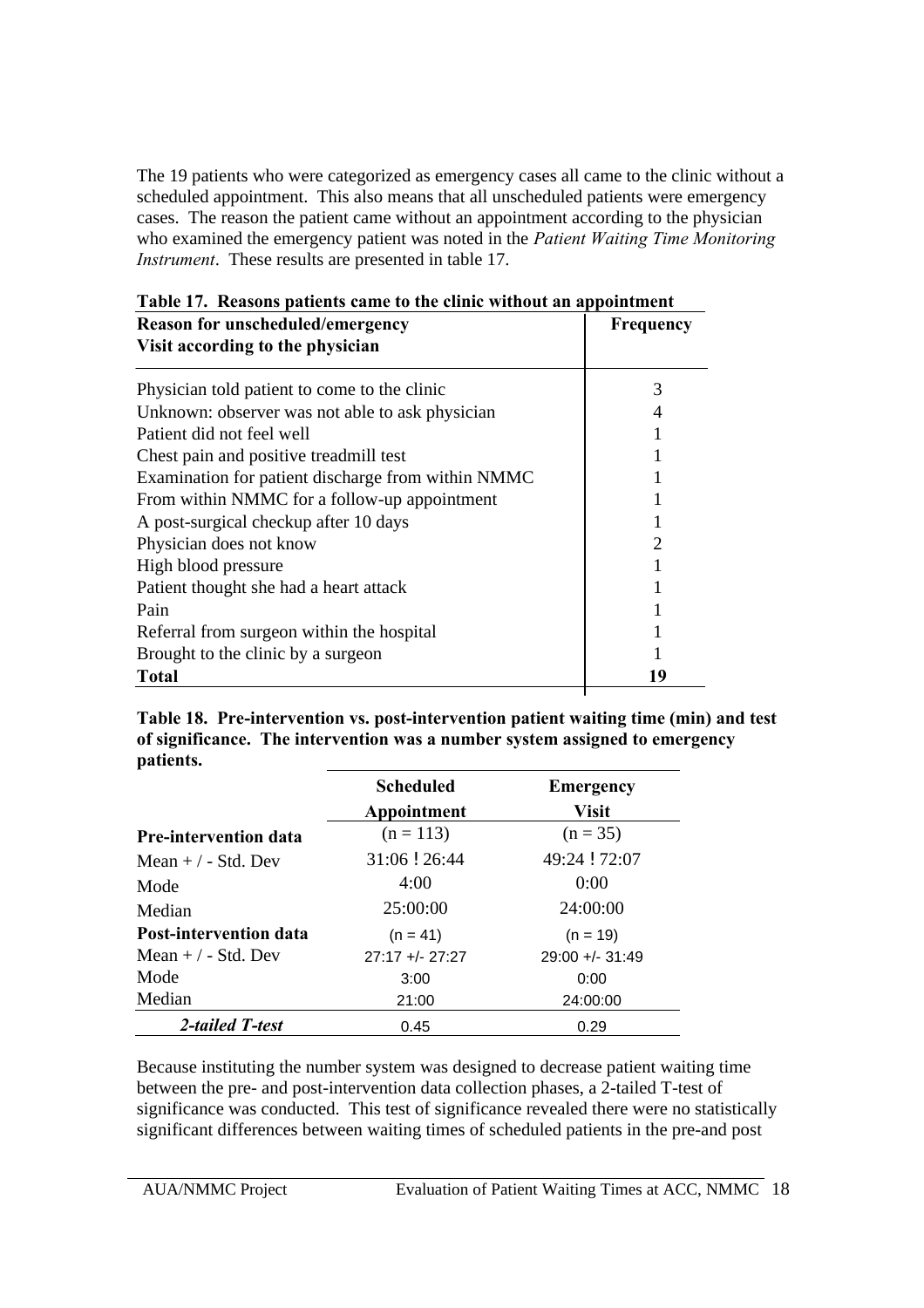intervention phase, and also revealed there were no statistically significant differences between patients who came to the clinic as emergent patients in the pre- and postintervention phases ( $p > 0.05$ ) (table 18).

Since our only hypothesis in the post-intervention phase of the project was that numbers given to unscheduled patients could potentially decrease waiting times for scheduled and unscheduled patients, it is not necessary to perform additional tests of statistical significance between patient waiting times with respect to primary and follow-up patients, or post-surgical and non-post-surgical patients, as these are subcategories within scheduled and unscheduled/emergency patients between the pre- and post-intervention phase of the project. However, for descriptive purposes, post-intervention waiting times are displayed here for primary or follow-up patients, and whether the visit was postsurgical (tables 19 and 20).

|  |  |  |  |  |  |  |  | Table 19. Patient Waiting Time (Min) For Primary, and Follow-up Visits |  |
|--|--|--|--|--|--|--|--|------------------------------------------------------------------------|--|
|--|--|--|--|--|--|--|--|------------------------------------------------------------------------|--|

|                                                                                                                                                                     | <b>Primary</b><br>Visit<br>$(n = 27)$ | Follow-up<br><b>Visit</b><br>$(n = 34)$                                                                                                 |  |
|---------------------------------------------------------------------------------------------------------------------------------------------------------------------|---------------------------------------|-----------------------------------------------------------------------------------------------------------------------------------------|--|
| Mean $+$ / - Std. Dev                                                                                                                                               | $32:00 + -23:52$                      | $24:05 +/- 31:34$                                                                                                                       |  |
| <b>Mode</b>                                                                                                                                                         | 22:00                                 | 1:00                                                                                                                                    |  |
| <b>Median</b>                                                                                                                                                       | 25:00:00                              | 14:00                                                                                                                                   |  |
| $\mathbf{A} \mathbf{A}$ and $\mathbf{A} \mathbf{A}$ and $\mathbf{A} \mathbf{A}$ and $\mathbf{A} \mathbf{A}$ and $\mathbf{A} \mathbf{A}$ and $\mathbf{A} \mathbf{A}$ | $\cdots$                              | the contract of the contract of the contract of the contract of the contract of the contract of the contract of<br>1.0.11<br>$\epsilon$ |  |

No statistically significant differences between waiting times for primary and follow-up patients.

|                 | Post-surgical<br>$(n = 26)$ | Non-post-surgical<br>$(n = 34)$ |
|-----------------|-----------------------------|---------------------------------|
| Mean $+/-$ Std. |                             |                                 |
| Dev             | $20:51 +/- 30:15$           | $33:10 + - 26:35$               |
| <b>Mode</b>     | 1:00                        | 22:00                           |
| <b>Median</b>   | 14:00                       | 26:00:00                        |

#### **Table 20. Patient Waiting Time Post-surgical, and non-post-surgical patients**

No statistically significant differences between waiting times for primary and follow-up patients.

Also for descriptive purposes, nurse, physician, and total examination times are shown based on scheduled or unscheduled visits, primary or follow-up visits, and post-surgical or non post-surgical patients (Tables 21, 22, 23). Duration of physician exam times was significantly different ( $p < 0.05$ ) between primary and follow-up visits, and post-surgical or non-post-surgical visits (Tables 22, 23). Total examination time was also statistically significantly different ( $p < 0.05$ ) for total examination time between primary and followup patients (Table 22). However, these differences did not affect waiting time in the post-intervention phase as compared to the waiting time in the post-intervention phase as shown by the 2-tailed T-test of significance in table 6 because these visits are subclassifications of scheduled and unscheduled/emergency visits.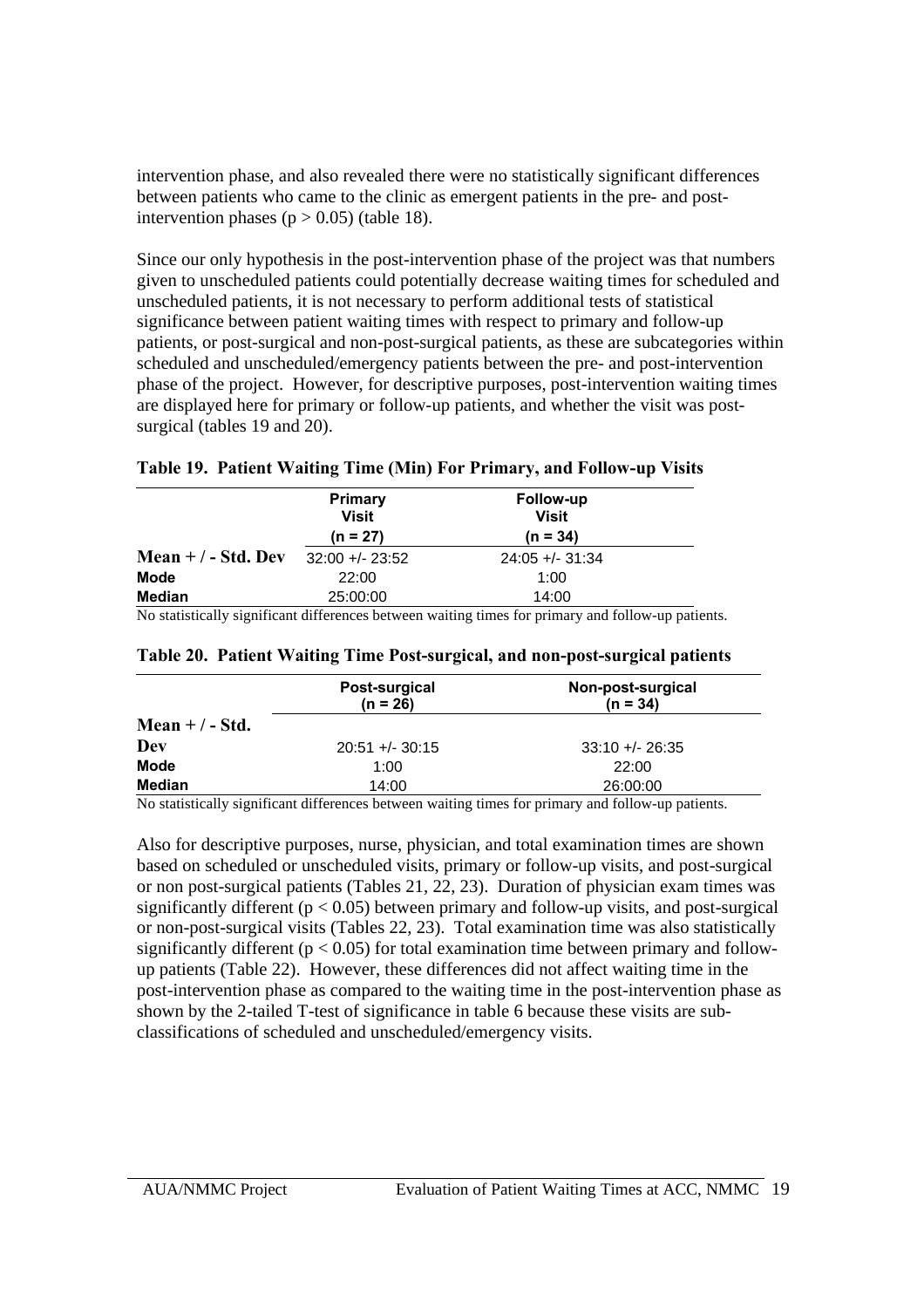| Table 21. Average examination time (min) for scheduled and emergency visits. |  |  |
|------------------------------------------------------------------------------|--|--|
|                                                                              |  |  |

|                               |                    |                  | Scheduled ( $n = 41$ ) Emergency ( $n = 19$ ) |
|-------------------------------|--------------------|------------------|-----------------------------------------------|
| <b>Duration of nurse exam</b> | Mean $+/-$ Std Dev | $4:31 + (-1:22)$ | $4:57 + - 2:25$                               |
| Duration of physicians' exam  | Mean $+/-$ Std Dev | $14.57 + 6.59$   | $18:25 + - 12:45$                             |
| Total exam time               | Mean $+/-$ Std Dev | $18:53 + 7:59$   | $21:25 + - 14:16$                             |

No statistically significant differences between scheduled and emergency exam times

| Table 22. Average examination times based on primary or follow-up patients |  |  |
|----------------------------------------------------------------------------|--|--|
|                                                                            |  |  |

|                                                                          |                                        |               | Primary ( $n = 27$ ) Follow-up ( $n = 34$ ) |
|--------------------------------------------------------------------------|----------------------------------------|---------------|---------------------------------------------|
| <b>Duration of nurse exam</b>                                            | Mean $+/-$ Std Dev                     | $4:22 + 1:34$ | $4:53 + (-1:54)$                            |
| Duration of physicians' exam                                             | Mean $+/-$ Std Dev 20:09 $+/- 10:43*$  |               | $12:34 + 5:31*$                             |
| Total exam time                                                          | Mean $+/-$ Std Dev 23:47 $+/-$ 12:01** |               | $16:25 + (-7:13**$                          |
| $\mathbf{a} \cdot \mathbf{a}$ . The set of $\mathbf{a} \cdot \mathbf{a}$ | $\lambda$ 0.05 $\lambda$ 1 $\lambda$   |               |                                             |

\*Statistically significant difference ( $p < 0.05$ ) when equal variances are not assumed \*\*Statistically significant difference  $(p < 0.05)$  when assuming equal variances

#### **Table 23. Average examination and time (min) based on post-surgical visits.**

|                                                                                                                                                                                              |                                                       | Post-surgical    |                     |  |
|----------------------------------------------------------------------------------------------------------------------------------------------------------------------------------------------|-------------------------------------------------------|------------------|---------------------|--|
|                                                                                                                                                                                              |                                                       | Yes              | No                  |  |
| Duration of nurse exam                                                                                                                                                                       | Mean $+/-$ Std Dev                                    | $5:07 + - 2:03$  | $4:18 + - 1:28$     |  |
| Duration of physicians' exam                                                                                                                                                                 | Mean $+/-$ Std Dev                                    | $12:46 + -5:52*$ | $18:30 + (-10:25*)$ |  |
| Total exam time                                                                                                                                                                              | Mean $+/-$ Std Dev                                    | 17:11 +/- 7:28   | $21:35 + - 11:50$   |  |
| $\sim$ $\sim$ $\sim$ $\sim$<br>$\mathcal{L}$ , $\mathcal{L}$ , $\mathcal{L}$ , $\mathcal{L}$ , $\mathcal{L}$ , $\mathcal{L}$ , $\mathcal{L}$ , $\mathcal{L}$ , $\mathcal{L}$ , $\mathcal{L}$ | $\bigcap_{i=1}^n$ $\bigcap_{i=1}^n$ $\bigcap_{i=1}^n$ |                  |                     |  |

\*Statistically significant difference ( $p < 0.05$ ) when equal variances are not assumed

As a possible explanation of why patient-waiting time may have not decreased during the intervention, significance testing for the number of nurses, attending physicians, and residents per day was performed to compare pre- and post-intervention data. The test revealed statistically significant differences between each of these categories of clinical professionals (table 24).

|  |  |  | Table 24. Comparison of numbers of clinical staff |
|--|--|--|---------------------------------------------------|
|--|--|--|---------------------------------------------------|

|                                 | <b>Nurses</b> | <b>Attending Physicians</b> | <b>Residents</b> |
|---------------------------------|---------------|-----------------------------|------------------|
| <b>Pre-intervention (Mean)</b>  | 3.8           | 49                          | 3.8              |
| <b>Post-intervention (Mean)</b> | 2.9           | 3.6                         | 2.6              |
| 2-tailed T-test*                | $p = 0.001$   | $p \ll 0.001$               | $p \ll 0.001$    |
|                                 |               |                             |                  |

\*unequal variances assumed

# **4. STUDY LIMITATIONS**

While approximately 23% of all visits within the initial phase of the project were classified as emergency according to nurses, it was not fully known whether these patients were truly emergency patients. During the initial study phase, nurses performed an initial examination on all patients who classify themselves as emergency cases. Those who are truly emergency patients are examined as soon as possible by a physician, while those who are not truly emergent wait to be examined at a later period within the day if possible.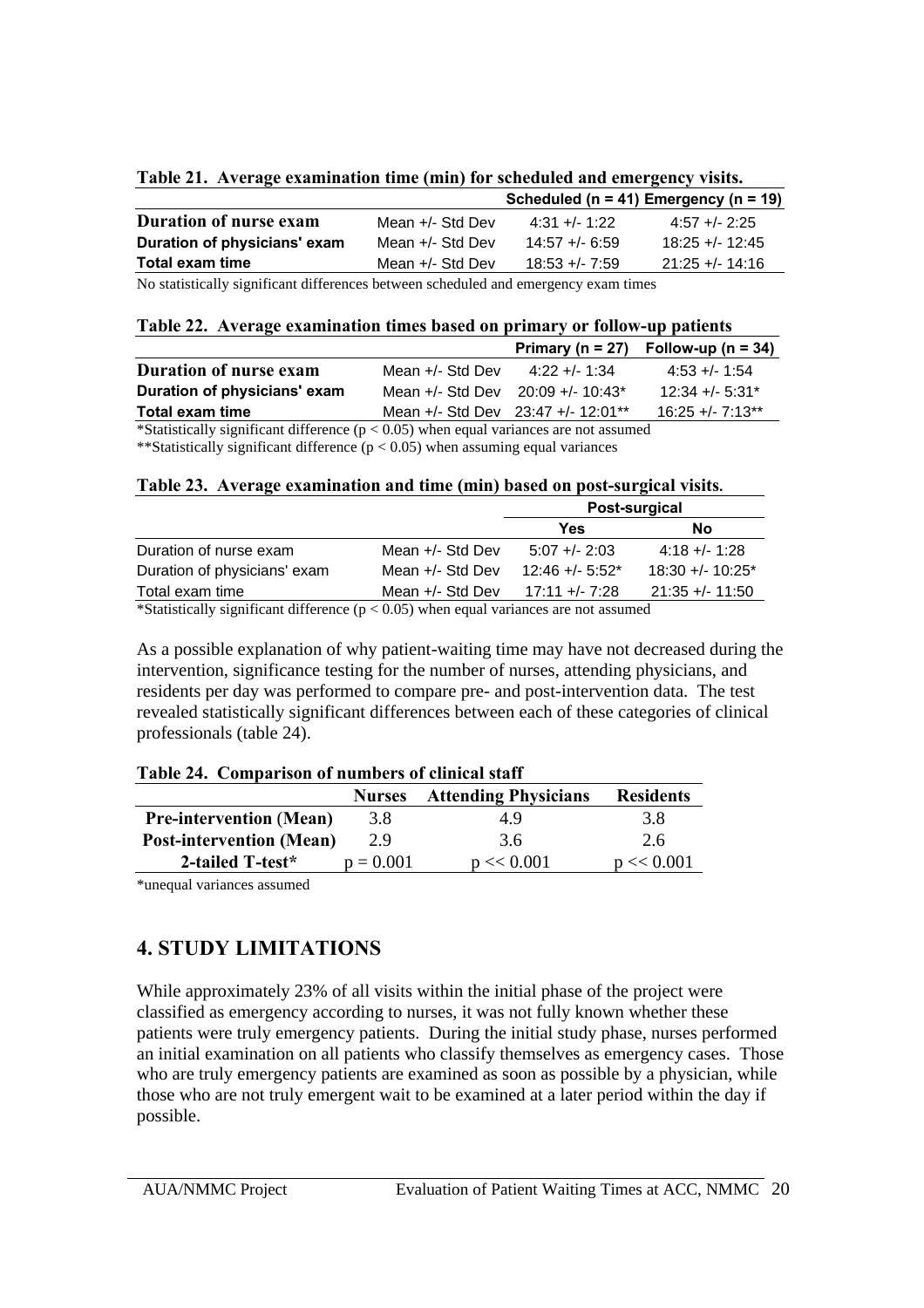Although there is a wide variation between the waiting time of scheduled and emergency patients, the non-statistically significant differences in waiting time between these two classes of patients may be due to the small sample size of emergency patients.

Additionally, it was not always possible to fully track every patient after an observation begun because a particular patient may leave the clinic for an analysis such as a urine or blood test, or the patient remained in the waiting room after the observation period ended. Further limitations included: more observations were conducted in the morning which may influence the true length of waiting time; exam room 3 was out of sight from where observations were conducted and not all patients could be tracked who were examined in that room; and more than one physician may examine a particular patient which could increase the waiting time for other patients.

Pertaining to the intervention of instituting a number system for patients without a scheduled appointment, it is unknown what impact such a system has on patient waiting time. At the very least, it provides more order to the clinic and positively impacts these patients because they know they have registered and will be seen and are less likely to perpetually inquire when they will be examined.

# **5. DISCUSSION**

# **5.1 Initial Phase**

The initial phase of the Nork 2 Patient Waiting Time project (N2-PWT) serves as baseline data for patient waiting times within the Adult Cardiology Clinic (ACC) of the Nork Marash Medical Center (NMMC). Previous to this study, ACC staff stated that client waiting time was a problem. The project was conducted to assess ways in which the clinic could improve patient waiting times and therefore was within the scope of existing quality assurance/improvement activities conducted at NMMC. Based on the Donabedian model of quality assurance, the initial data served as the basis for recommendations made to clinical staff to facilitate the patient flow process. Patient waiting time was defined as the time from which the patient entered the clinic until s/he entered an examination room. The study was observation-based ("gold standard"). The data collection instrument was designed to track each patient as s/he flowed throughout the clinic, and to track the reason why a patient had to wait to be examined.

Our initial hypotheses for long patient waiting times were: too few examination rooms; too few fully functional echocardiographs, and the practice of making out of schedule appointments for patients with friends or relatives employed at NMMC. Based on the data, we confirmed the first two hypotheses, but we did not find the practice of making out of schedule appointments to be frequent (data not shown). After the initial study was completed, we discovered that the clinic also lacks functional EKG. Since the clinic has only three examination rooms, one fully functional echocardiograph and EKG, a valid reason for lengthy patient waiting times is lack of adequate physical resources within the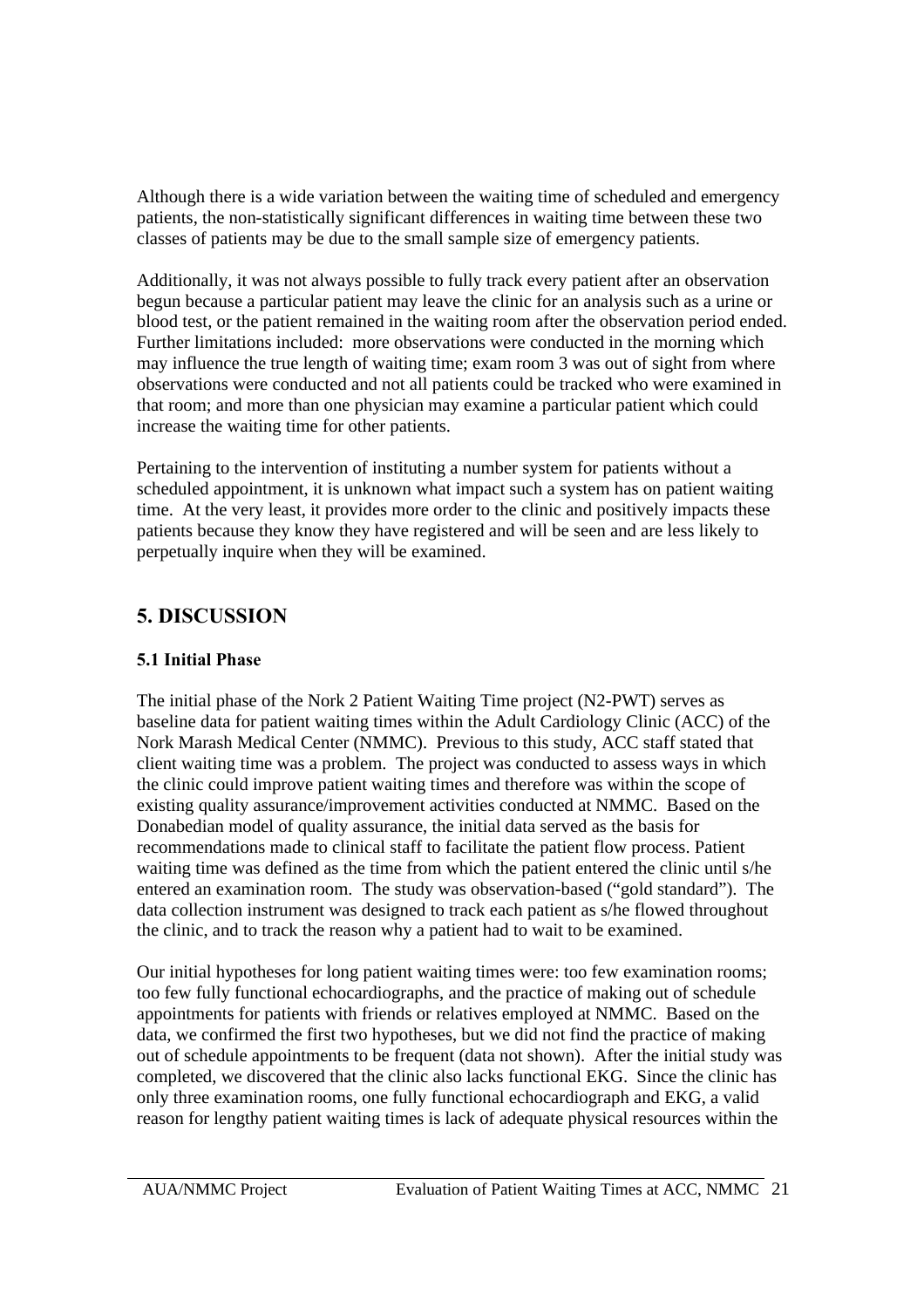clinic. Despite these limitations, clinical staff work efficiently to examine as many patients as possible each day.

While the study was limited based on the fact that we could not follow all patients after an observation began, and that exam room 3 was out of normal sight so not all patients could be followed that were examined there, we were able to collect a sufficient number of observations over an 18-day period to quantify patient waiting time based on scheduled and unscheduled appointments.

The initial study revealed patient waiting times to be 31:06 ! 26:44 minutes for scheduled visits ( $n = 113$ ) and 49:24 ! 72:07 minutes for emergent visits ( $n = 35$ ). Sub-groupings for primary and follow-up visits revealed waiting times of 41:11 ! 55:01 minutes and 30:39 ! 29:32 minutes, respectively. While these differences were not statistically significant, they do indicate that scheduled patients are seen more quickly than emergency patients. This may indicate that the term "emergency" is not well defined, meaning that patients who come without an appointment and state that they are emergent are, in fact, not. According to the clinical staff of the ACC, all "emergency" patients are initially assessed to obtain auscultation, blood pressure readings, and an ECG. Based on these findings, if the patient is truly emergent, s/he is seen as quickly as possible. Therefore, one limitation of the initial study was that we could not distinguish patients based on whether they were truly emergent. Another limitation was that most observation periods were conducted in the morning, which may not provide an accurate assessment of patient waiting time throughout the day. However, for those observation periods conducted in the afternoon, we found that many patients arrive at 1:00 PM and thus the waiting times begin to increase again (Figure 3).

While some patients did experience long waiting times, approximately 27% of all patients waited only a maximum of 15 minutes to be examined (Figure 2). This group consisted of 32 scheduled and 9 emergency patients. This is a good indication that the clinical staff can conduct examinations efficiently, and furthermore suggests that truly emergent patients can be examined in a timely fashion. Even for patients who waited more than 60 minutes to be examined, 15 of 19 scheduled patients came before their assigned appointment (mean  $\sigma$  -60 minutes), while the 9 "emergency" patients may not have been truly emergent. Therefore, these data indicate the clinic attempts to see patients close to their scheduled appointment as possible and refers non-emergent patients to the waiting room.

Above all other reasons for lengthy waiting times, the clinic lacks sufficient exam rooms and equipment to examine patients in a timely fashion after their arrival. This is in accordance with our initial hypothesis and is also what clinical staff regard as the main reason for long waits. Not only do these insufficient resources translate into lengthy waiting times, they may also lead to patient dissatisfaction and potential clinical staff frustration in dealing with this problem effectively. The current staff of the ACC work efficiently because on average nurses examine patients as soon as they enter the exam room, and physicians on average examine patients within seven minutes after the conclusion of the nurse exam (data not shown).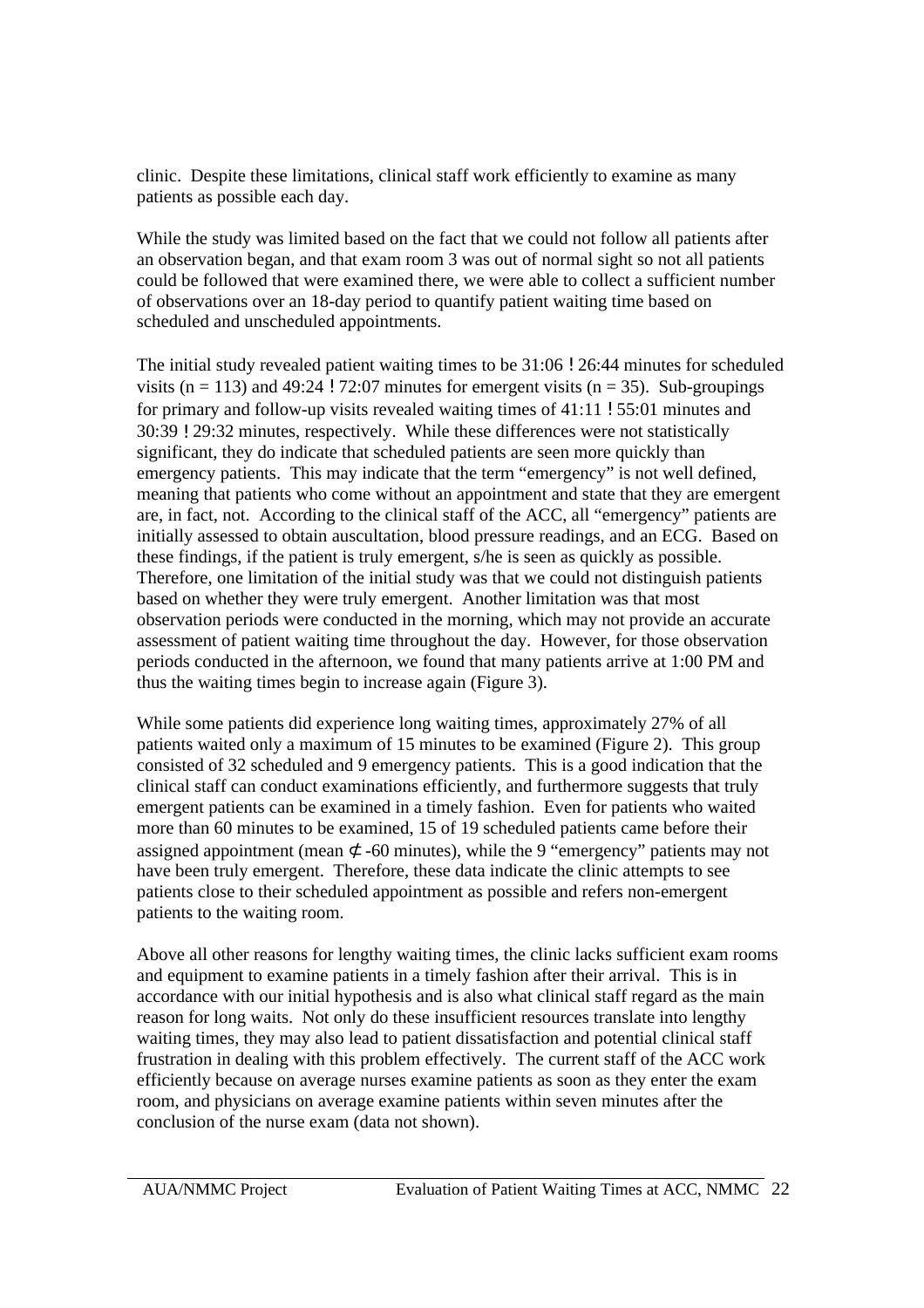### **5.2 Intervention and Post-intervention Phase**

The selected intervention was a number system assigned by nurses to patients who come to the clinic as unscheduled patients. Of the 61 total observations compiled within the post-intervention phase, 19 were emergency patients and received sequential numbers as they arrived at the clinic. The goals of the entire project were to (1) develop and pretest a patient waiting time monitoring instrument and make appropriate instrument corrections; (2) collect observational data ("gold standard") using the modified patient waiting time monitoring instrument; (3) analyze data to determine reasons for lengthy patient waiting times; (4) prepare and present an initial report to the hospital medical board detailing the results of the initial study and to make quality improvement recommendations for patient waiting time; (5) implement selected and approved interventions; (6) collect postinterventional data to assess improvement in the system and; (7) prepare a final report to assess post-intervention effects on patient waiting time.

This final report shows the selected intervention of assigning sequential numbers to unscheduled/emergency patients had no impact on decreasing patient waiting time. It's important to note that the average number of clinical staff members differed significantly between the pre- and post-intervention periods, with fewer members being present in the post intervention phase for nurses, attending and resident physicians. Waiting times did decrease for scheduled and emergency patients from the pre- to post-intervention phases, although not significantly. Furthermore, it was computed that only the total number of patients who came without a scheduled appointment to the ACC differed significantly between pre- and post-intervention phases.

It is not possible to comment on how different numbers of clinical staff members in the pre- and post-intervention phases impacted waiting time because the only intervention was instituting the number system for unscheduled patients. Within the framework of Quality Assurance, an intervention is supposed to be implemented within a system that is to be improved. Post-intervention data is then collected to assess the intervention's impact on a proposed improvement before another intervention is implemented. For our study, implementing the number system after the initial assessment phase corresponded with fewer nurses, attending physicians, and residents on average. Therefore, it would have been more advantageous to use the number system during a time when the same numbers of clinical staff members were present. A further limitation is that nurses were not consistent in implementing the numbering system on a daily basis. This is understandable within the framework of Quality Assurance because change is sometimes very difficult. However, nurses commented that the number system positively impacted patients who came without an appointment. Additionally, it was also observed that unscheduled patients who received a number were less likely to return to the nursing counter to inquire when he or she would be examined. An extended benefit of the number system is allowing nurses to work more efficiently because it provides them with a sense of more control over the flow of patients within the clinic. Therefore, while it could not be shown that a sequential number system assigned to patients decreased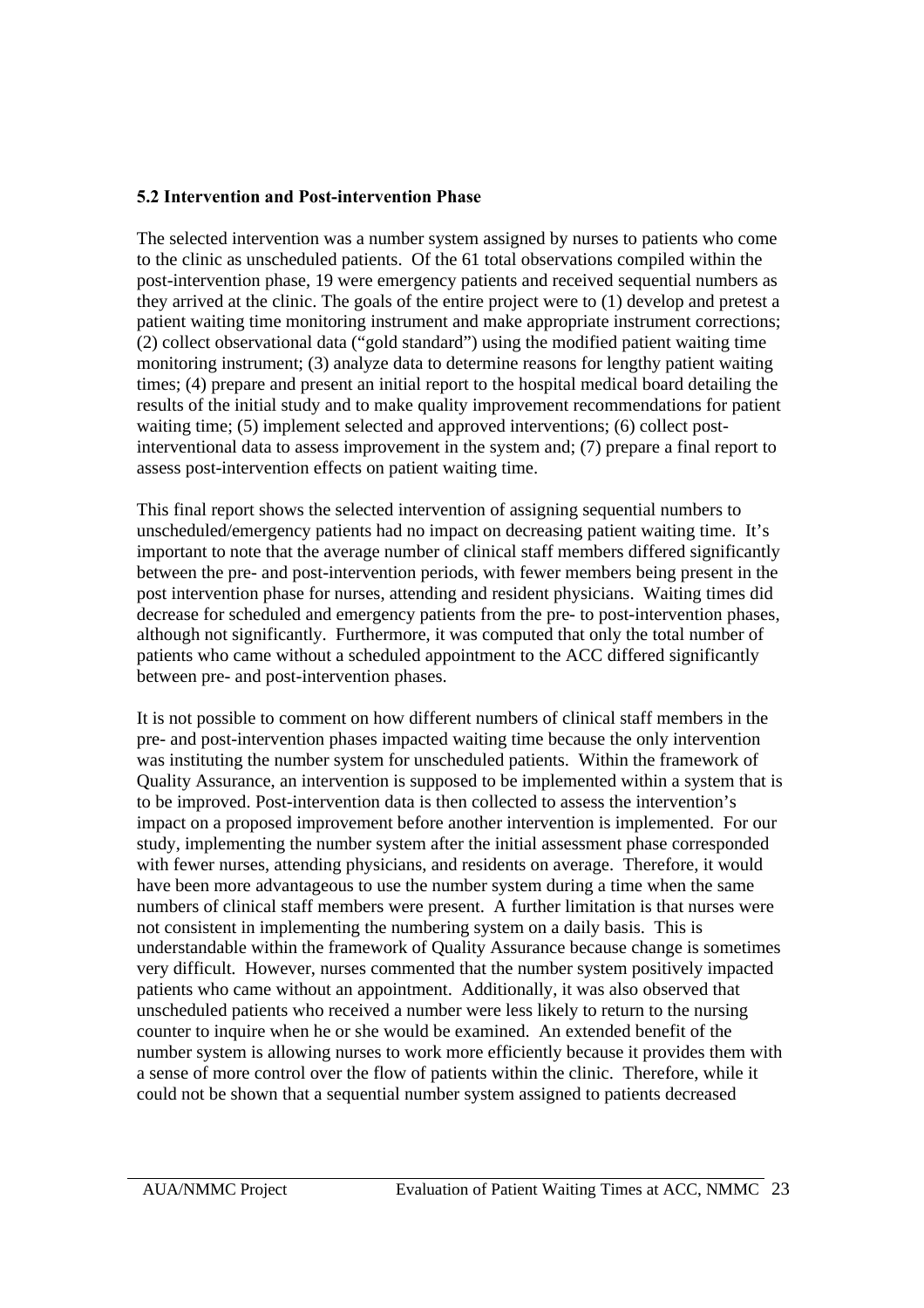waiting times, the immediate benefits were greater clinic organization and more satisfied unscheduled patients within the observation periods.

Overall, the negotiation to choose interventions to decrease patient waiting times stimulated physicians and nurses to think together critically. This benefit is potentially long lasting in terms of forming more solid relationships between nurses and physicians in solving future problems the ACC may encounter. While the intervention was not shown to statistically impact patient waiting time, the fact that clinical staff were willing to make changes to their system indicated a strong desire to provide better overall care to the patient population and to improve patient flow.

# **6. CONCLUSIONS AND RECOMMENDATIONS**

The limiting factor for the clinic to function optimally is due to the lack of structure within the clinic since the material resources of examination rooms and fully functional equipment is in short supply. Since there is a shortage of material resources within the clinic, the process of providing health care to the patients is slowed, which may lead to the negative outcome of patient dissatisfaction.

While the ACC is limited in terms of physical resources, several recommendations were postulated to decrease client waiting time and improve patient flow. These suggestions were presented to and discussed with clinical staff. The "readjustments in the system", as defined by Donabedian, include short- and long-term readjustments. Short-term readjustments include "facilitation", "routinization", and "circumvention". Facilitation is defined as the "identification and removal of obstacles to good care". Routinization is intended to "smooth and regulate both administrative and clinical processes". Circumvention is the "creation of mechanisms and procedures" to avoid obstacles that cannot be removed (Donabedian, pp 125-6). Long-term readjustments include the "provision of resources in adequate quantity and high in quality", which are "…both material and human" (Donabedian, p 125). We used this framework to make suggestions to clinical staff in order to decrease patient waiting time.

While recommendations were made during the presentation to the hospital and clinic staff, feedback was not possible shortly after this session. Therefore, we met twice with clinical staff to discuss the recommendations, obtain their feedback, and note their suggestions regarding ways to decrease patient waiting time.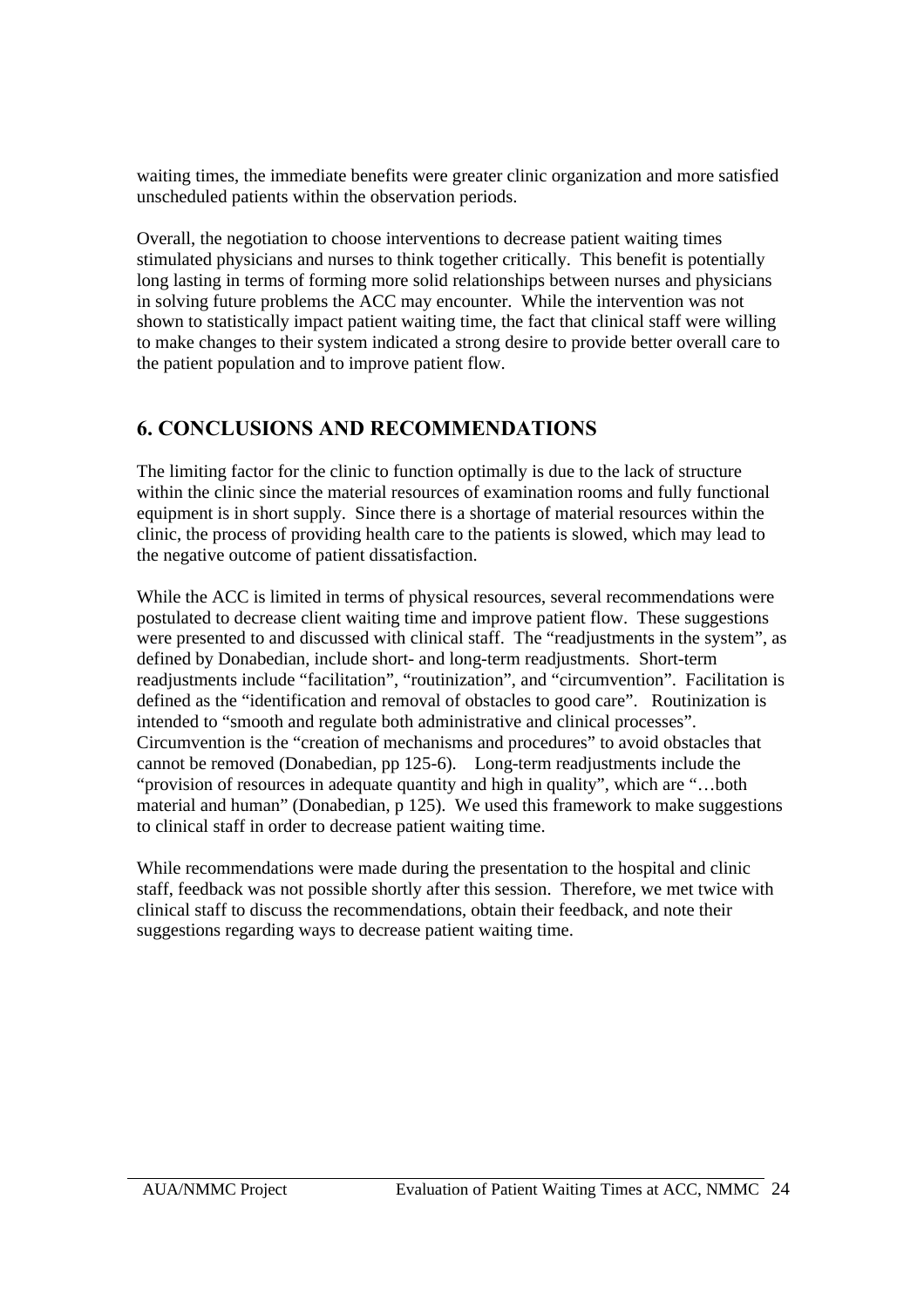# **Short-term Improvement Suggestions**

| <b>Facilitation Suggestions</b><br>Use better scheduling books. One book for all<br>appointments scheduled by nurses and physicians<br>and one book for patients who come without appointment                                               | <b>Response</b><br>Desire a computer.                                                          |
|---------------------------------------------------------------------------------------------------------------------------------------------------------------------------------------------------------------------------------------------|------------------------------------------------------------------------------------------------|
| Use only one nurse per day to work at admitting<br>desk for consistency of existing appointments and<br>making new appointments.                                                                                                            | Not possible because the nurses<br>feel closed in by patients at the<br>counter                |
| Use educational videos to promote healthy<br>lifestyles and to decrease perceived waits                                                                                                                                                     | Have tried to obtain such videos for<br>years                                                  |
| Use gate to sort incoming patients                                                                                                                                                                                                          | Mentality that family<br>should be with patient at the nurses<br>counter                       |
| Nurses should conduct an initial examination<br>to determine if patients who claim to be emergency<br>patients are truly emergent                                                                                                           | Nurses already do this                                                                         |
| Examine patients who come from long distances<br>on the same day regardless of appointment status                                                                                                                                           | Already done                                                                                   |
| <b>Routinization Suggestions</b><br>Use a number system for patients and record<br>appointment time, time of entry into clinic, and assign<br>number as each patient enters the clinic. Nurses should<br>decide how to assign these numbers | This is a good suggestion.                                                                     |
| Record in patient medical record the time of scheduled<br>appointment, start and end times of nurses and physician<br>exams to track waiting times over time                                                                                | Possibly as a long term change                                                                 |
| Assign one physician to not truly emergent patients<br>each day and examine them when convenient (e.g. when<br>exam rooms are free at the end of the day)                                                                                   | These patients are seen throughout<br>the day when an exam room is free                        |
| Do not schedule patients during staff meetings                                                                                                                                                                                              | No comment                                                                                     |
| See patients as close to scheduled appointment<br>as possible                                                                                                                                                                               | Already being done                                                                             |
| <b>Circumvention Suggestions</b>                                                                                                                                                                                                            |                                                                                                |
| Conduct post-exam consultations in physician's<br>office to free the exam room                                                                                                                                                              | Not always possible because of<br>limited office space, but some<br>physicians already do this |
| Consults should be done in private, not<br>in within hearing distance of other patients<br>to preserve patient confidentiality                                                                                                              | No comment                                                                                     |
| Discuss analysis results immediately with a consult                                                                                                                                                                                         | No comment                                                                                     |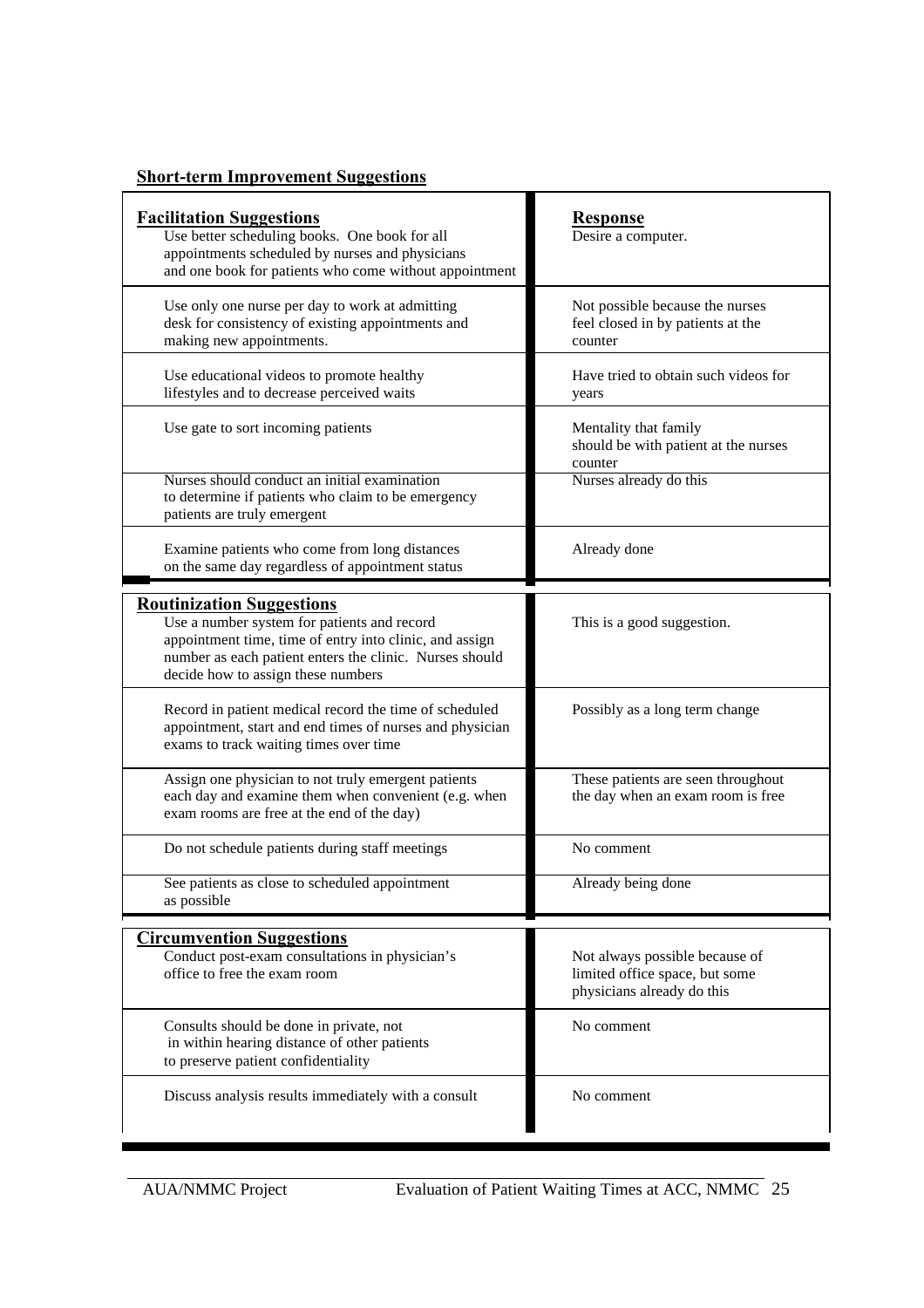| <b>Long-term Suggestions</b>                                                       | <b>Response</b>                             |  |  |  |  |
|------------------------------------------------------------------------------------|---------------------------------------------|--|--|--|--|
| More examination rooms                                                             | Yes, we need them                           |  |  |  |  |
| Fix or replace EKGs an echocardiographs<br>to provide equipment in adequate supply | Yes, we need them, but<br>money is an issue |  |  |  |  |

Additional suggestions by physicians and nurses during these meetings were as follow:

- Create a sign that states patients only are to come to the nurses counter one at a time
- Send patients to other clinics due to limited resources at the ACC. This could include patients who have been diagnosed with hypertension
- Write the patient's name on the appointment card that scheduled patients bring with them to the clinic and place them in order of scheduled appointment and admit patients in that order
- Patients examined by the ACC who need to be admitted to the hospital should be sent to the admitting department within NMMC instead of waiting at the ACC to be directed to a hospital ward
- One cardiologist should examine patients prior to surgery
- Nurses from operating rooms should take blood for pre-operative patients instead of ACC nurses
- One resident could be assigned on a weekly basis to the hospital wards to examine post-operative patients so other ACC physicians will not be detracted from clinic duty
- Create a patient database when the new clinic is finished to track patient waiting times based on when the patient entered the clinic, when s/he entered the exam room, and the duration of nurse and physician examinations
- Nurses should enter the waiting room and collect appointment cards and put them in order of appointment

Finally, in a third meeting with the head nurse, we decided on one immediate intervention designed to decrease patient waiting time. This was:

• use an ordered number system assigned to patients who come without appointment (emergency and non-emergency)

Choosing only one intervention at that time was due to staff taking vacations, wherein the clinic has used only 3 nurses since July first and will continue to do so until mid August. This translates into only two nurses working with patients throughout the day while a third nurse admits and schedules patients.

While it was not possible to convince clinical staff to institute many recommendations, the fact that we were able to meet with the staff and discuss such options indicates a willingness and desire to improve the structure and function of the clinic. This is a very important step in the right direction because not only are staff willing to listen to recommendations from an outside observer who may notice areas of improvement not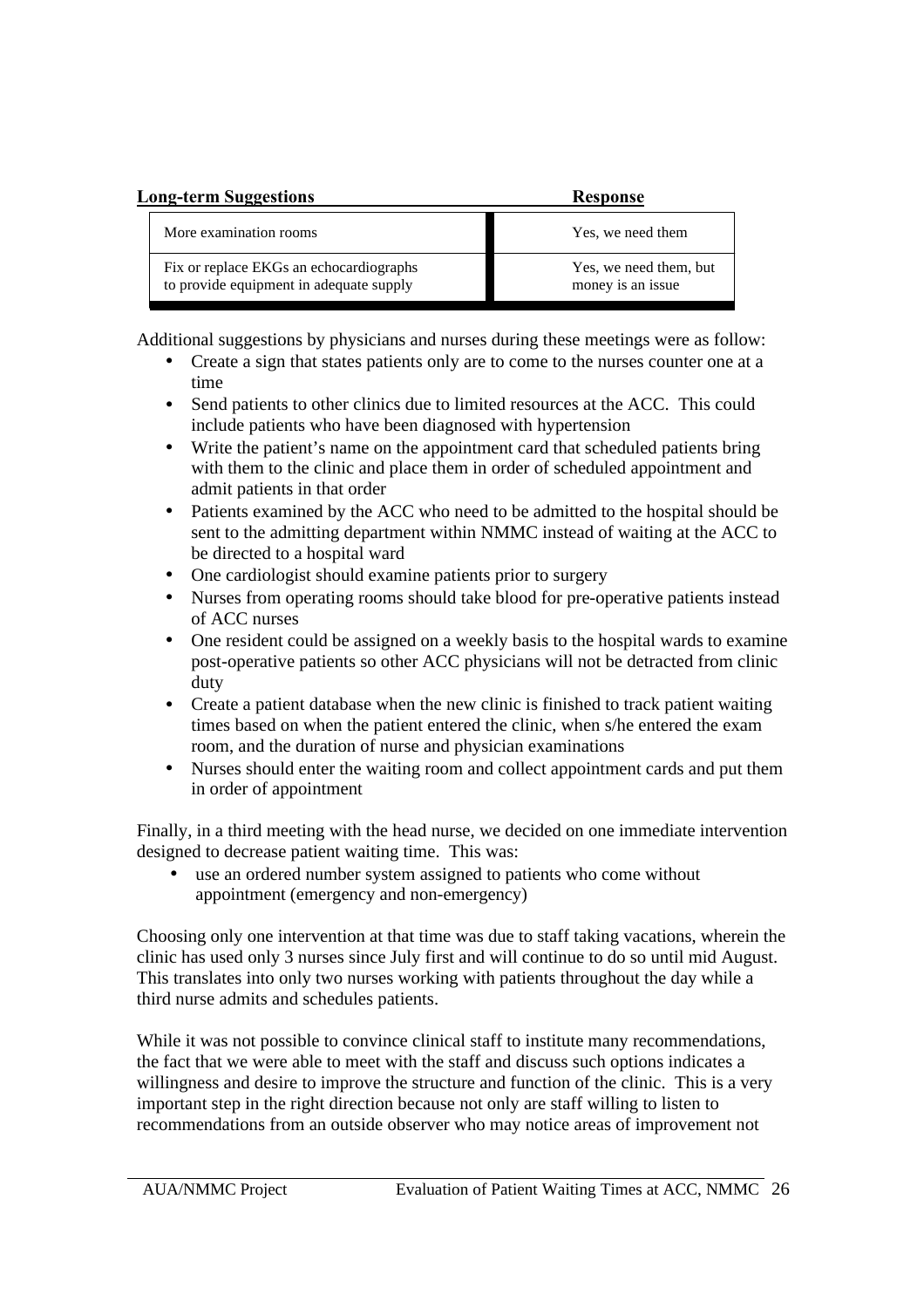apparent to staff, but also because physicians and nurses come together and try to solve problems. Although the lack of sufficient exam rooms and equipment makes it difficult for the clinic to function optimally, the staff is creative in devising strategies to decrease real or perceived patient waiting time and hence improve satisfaction for staff and patients. One current strategy is to take blood pressure readings and/or auscultation while patients are in the waiting area.

There is good news on the horizon for the ACC because they will be moving to a new clinic within NMMC. This new clinic has seven examination rooms, which on average, are larger than current examination rooms. Also, the new clinic will employ one additional nurse for a total of five. This will allow four nurses everyday to work with patients while another nurse will maintain the nurses station. The nursing station is also an improvement over the existing one because it has two counters, one for nurses to register and admit patients, and another for physicians and nurses to exchange physician charts and other information. There are two large offices, and it is not known how these will be allocated to physicians. The waiting room is also larger than the existing one, but seating capacity is unknown at this time. Unfortunately, it is not known whether the clinic will have new or repaired equipment. Again, this could be a potential problem area because while the clinic will have more than twice the number of examination rooms it had in the old clinic, matching numbers of EKGs and echocardiographs could still be limited and could still be a point of contention as to why waiting times may not improve over the long term even when employing short-term recommendations.

While it is not possible to speculate how examinations may be conducted differently in the new clinic, it may be helpful if initial patient assessments were completed in one examination room by nurses even before the patient is to see a physician. The advantages would be twofold in that patient satisfaction would rise because patients would have already received some attention, and it would decrease total examination time in each room, which can translate into shorter waiting times. In order to accomplish the initial assessments in an orderly fashion, it would be useful for the clinic to employ signs which stress that only patients are to come to the nurses station to be registered. This looks to be a promising possibility as the head nurse has already spoken with someone who can complete this function. Yet, changing the mentality of patients and their family or friends in regard to not crowding the nurses' station will require more than just a sign. As mentioned previously, one way to ease crowding is to use an airport-style gate system to order patients only to the nurses' station. Employing such strategies will indicate to patients that they may be examined faster if they register without family or friends.

A revised patient flow form (Appendix 4) was instituted the day of the intervention, and includes whether the patient had a scheduled appointment, and the time s/he entered the clinic, the time of scheduled appointment, and entry time into the examination room. Nurses are already using this form that is designed to track waiting time for the clinic on a long-term basis once the quality improvement cycle has been completed.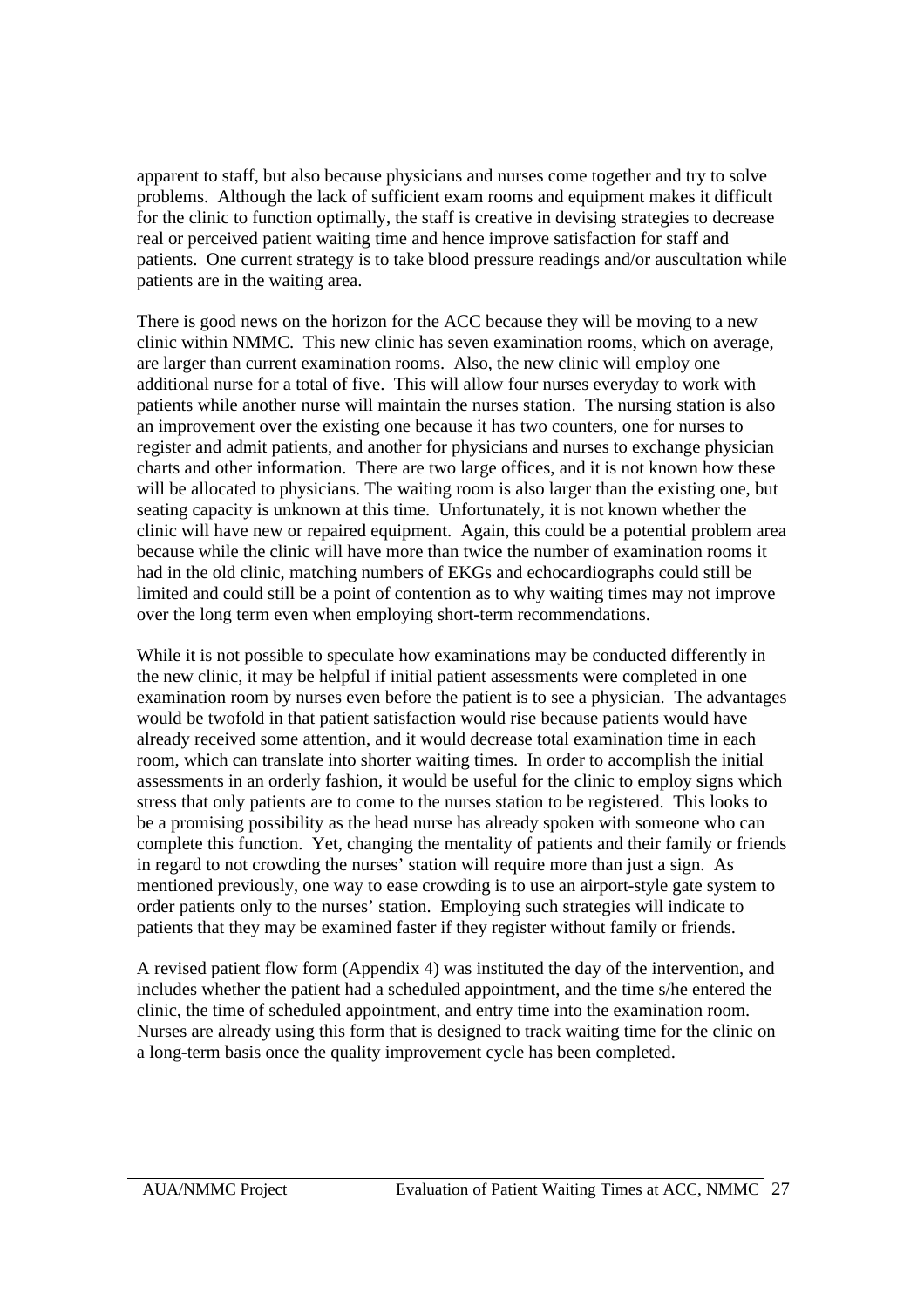#### **Appendix 1: Patient Waiting Time Monitoring Instrument**

| NMMC          |                                                   |
|---------------|---------------------------------------------------|
| <b>Adult</b>  |                                                   |
| <b>Clinic</b> | <b>Patient Waiting Time Monitoring Instrument</b> |

| Date:                           | Number of patients: primary/day<br>secondary/day              |
|---------------------------------|---------------------------------------------------------------|
| <b>Observer's Name:</b>         | Number of patients admitted without scheduled appointment:    |
| Time Observations Begun:        | _secondary/day ________                                       |
| <b>Time Observations Ended:</b> | <b>Staffing levels/day: nurses</b><br>residents<br>physicians |
| Physician's Name Examining      | Number of functional Exam. Rooms/day _____________            |

Primary Cases: \_\_\_\_\_\_\_\_\_\_\_\_\_\_\_\_\_\_\_\_\_\_\_\_\_\_\_\_\_\_\_\_\_**Number of functional Echocardiographs/day \_\_\_\_\_\_\_\_\_\_\_\_\_\_\_\_\_\_** 

| <b>Patient</b><br>Obser- |              | <b>Primary or</b> | Post-surgical       | Emergency    | With or without   | <b>Reason patient</b> | If scheduled          | Time patient |
|--------------------------|--------------|-------------------|---------------------|--------------|-------------------|-----------------------|-----------------------|--------------|
| vation # name            |              | follow-up         | (post-intervent.)   | visit (Y/N?) | scheduled         | came without          | appointment, time     | arrived      |
|                          |              | visit (P/F?)      | visit or not (Y/N?) |              | appointment(Y/N?) | appointment*          | it was scheduled for? |              |
|                          | $\mathbf{2}$ | 3                 | 4                   | 5            | 6                 |                       | 8                     | 9            |
|                          |              |                   |                     |              |                   |                       |                       |              |
| 2                        |              |                   |                     |              |                   |                       |                       |              |
| 3                        |              |                   |                     |              |                   |                       |                       |              |
| $\overline{4}$           |              |                   |                     |              |                   |                       |                       |              |
| 5                        |              |                   |                     |              |                   |                       |                       |              |
| 6                        |              |                   |                     |              |                   |                       |                       |              |
|                          |              |                   |                     |              |                   |                       |                       |              |
| 8                        |              |                   |                     |              |                   |                       |                       |              |

\*physician reason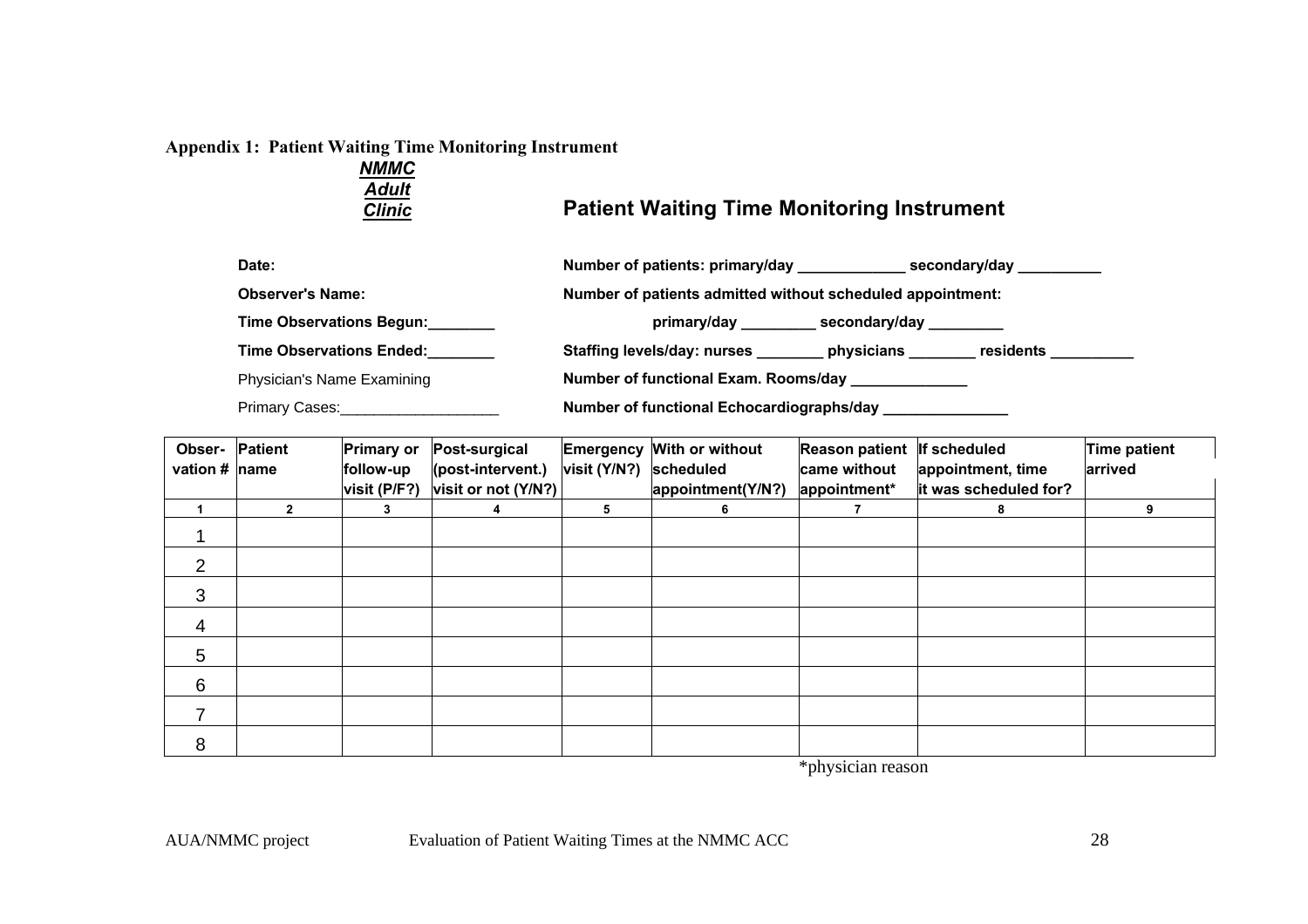Number of Missed Appointments:

Primary Visit:\_\_\_\_\_\_\_\_\_\_\_\_\_\_

Secondary Visit:

| Exam room<br># | #              | Obser-Time patient<br>vation entered exam<br>room | Start/end time<br>nurse exam |    | <b>Start/end time</b><br>physician<br>exam |    | <b>Nurse's</b><br>Name | <b>Physician's</b><br><b>Name</b> | of patient | Primary diagnosis Reason for waiting |    |    |  |
|----------------|----------------|---------------------------------------------------|------------------------------|----|--------------------------------------------|----|------------------------|-----------------------------------|------------|--------------------------------------|----|----|--|
| 10             |                | 11                                                |                              | 12 |                                            | 13 |                        |                                   | 14         | 15                                   | 16 | 17 |  |
|                |                |                                                   |                              |    |                                            |    |                        |                                   |            |                                      |    |    |  |
|                | 2              |                                                   |                              |    |                                            |    |                        |                                   |            |                                      |    |    |  |
|                | 3              |                                                   |                              |    |                                            |    |                        |                                   |            |                                      |    |    |  |
|                | $\overline{4}$ |                                                   |                              |    |                                            |    |                        |                                   |            |                                      |    |    |  |
|                | 5              |                                                   |                              |    |                                            |    |                        |                                   |            |                                      |    |    |  |
|                | 6              |                                                   |                              |    |                                            |    |                        |                                   |            |                                      |    |    |  |
|                | $\overline{ }$ |                                                   |                              |    |                                            |    |                        |                                   |            |                                      |    |    |  |
|                | 8              |                                                   |                              |    |                                            |    |                        |                                   |            |                                      |    |    |  |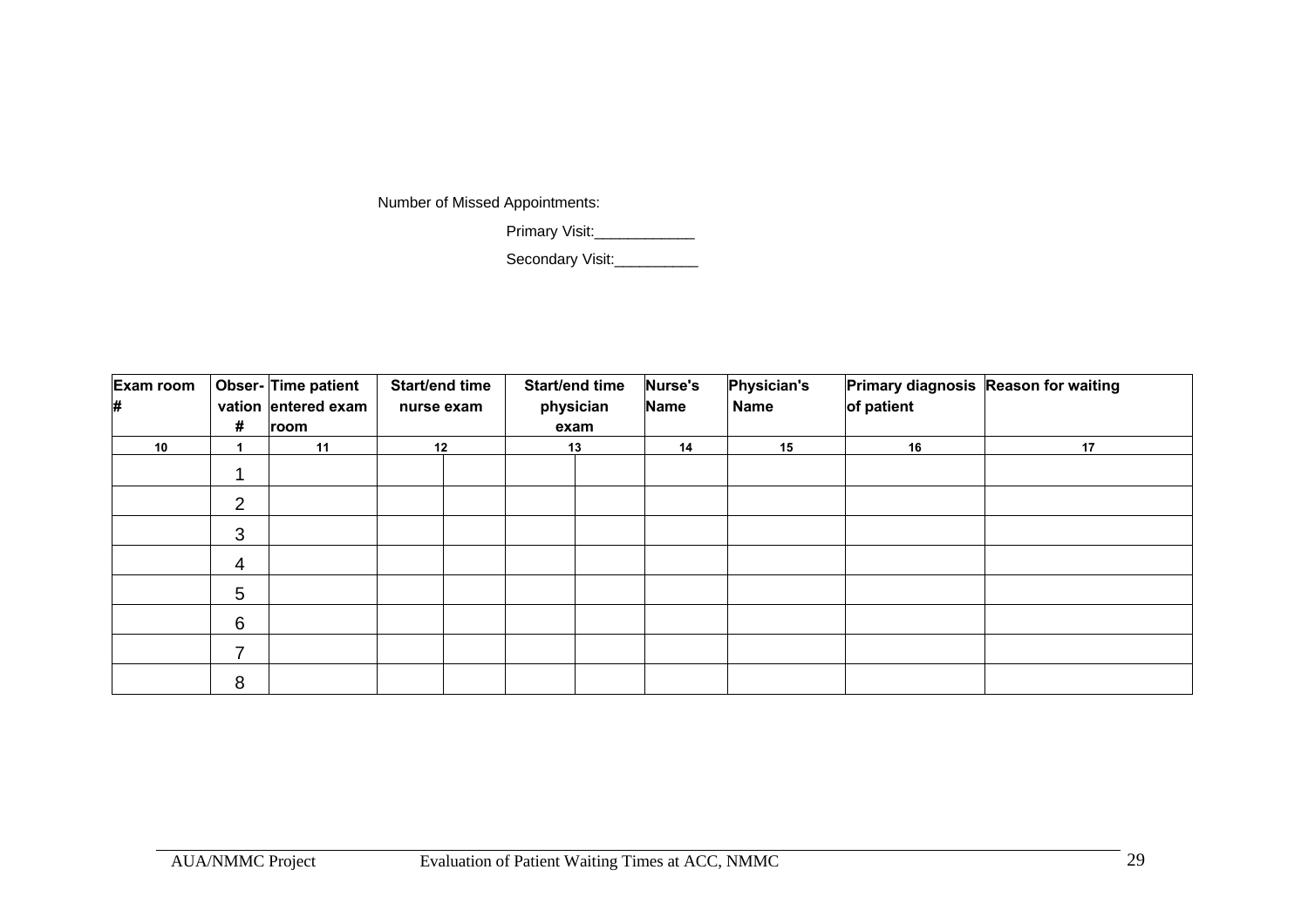# **Appendix 2: Patient Visit Tracking Instrument**

NMMC Adult Clinic Patient Visit Tracking Instrument

Today's Date:

|                 |              | Appointment(Y/N) |              | Primary Visit? |   | Secondary<br>Visit? |              |
|-----------------|--------------|------------------|--------------|----------------|---|---------------------|--------------|
|                 | Patient Name | Y                | $\mathsf{N}$ | lY.            | N | Y                   | $\mathsf{N}$ |
|                 |              |                  |              |                |   |                     |              |
| $\overline{c}$  |              |                  |              |                |   |                     |              |
| 3               |              |                  |              |                |   |                     |              |
|                 |              |                  |              |                |   |                     |              |
| 4               |              |                  |              |                |   |                     |              |
| $5\overline{a}$ |              |                  |              |                |   |                     |              |
| 6               |              |                  |              |                |   |                     |              |
| 7               |              |                  |              |                |   |                     |              |
| 8               |              |                  |              |                |   |                     |              |
| 9               |              |                  |              |                |   |                     |              |
| 10              |              |                  |              |                |   |                     |              |
| 11              |              |                  |              |                |   |                     |              |
| 12              |              |                  |              |                |   |                     |              |
| 13              |              |                  |              |                |   |                     |              |
| 14              |              |                  |              |                |   |                     |              |
| 15              |              |                  |              |                |   |                     |              |
| 16              |              |                  |              |                |   |                     |              |
| 17              |              |                  |              |                |   |                     |              |
| 18              |              |                  |              |                |   |                     |              |
| 19              |              |                  |              |                |   |                     |              |
| 20              |              |                  |              |                |   |                     |              |
| 21              |              |                  |              |                |   |                     |              |
| 22              |              |                  |              |                |   |                     |              |
| 23              |              |                  |              |                |   |                     |              |
| 24              |              |                  |              |                |   |                     |              |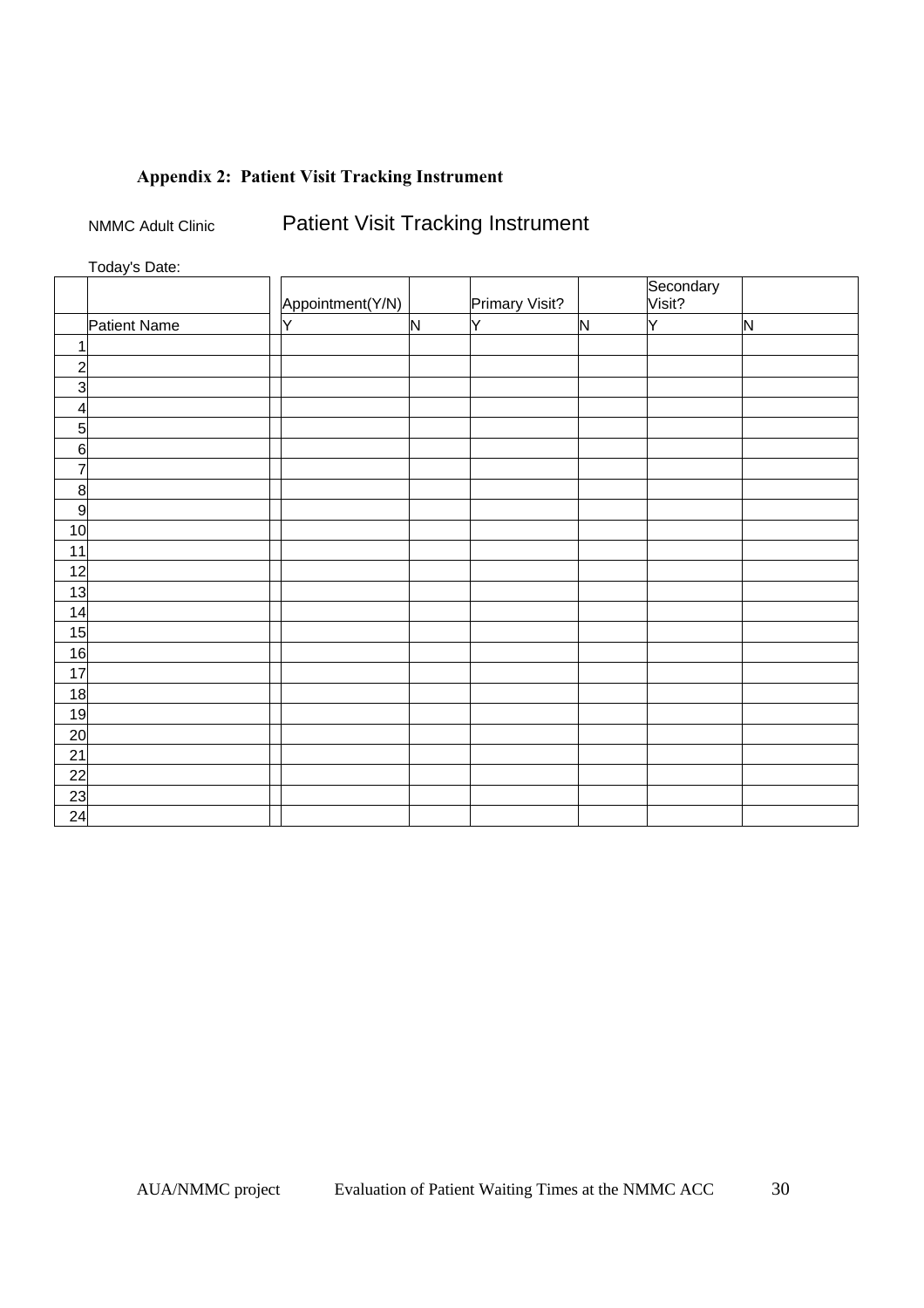# **Appendix 3: Patient Referral Form**

# **Registration Form for Patients Who Want an Appointment**

Date \_\_\_\_\_\_\_

|                | Classification of<br>Appointment |                | Primary | Follow-<br>up  | Date of<br>Appointment | Appointment<br>Time | Physician's<br>Name |
|----------------|----------------------------------|----------------|---------|----------------|------------------------|---------------------|---------------------|
|                | normal<br>emergency              |                |         |                |                        |                     |                     |
|                |                                  | $\overline{2}$ | 3       | $\overline{4}$ | 5                      | 6                   | $\overline{7}$      |
| 1              |                                  |                |         |                |                        |                     |                     |
| $\overline{2}$ |                                  |                |         |                |                        |                     |                     |
| 3              |                                  |                |         |                |                        |                     |                     |
| $\overline{4}$ |                                  |                |         |                |                        |                     |                     |
| 5              |                                  |                |         |                |                        |                     |                     |
| 6              |                                  |                |         |                |                        |                     |                     |
| $\overline{7}$ |                                  |                |         |                |                        |                     |                     |
| 8              |                                  |                |         |                |                        |                     |                     |
| 9              |                                  |                |         |                |                        |                     |                     |
| 10             |                                  |                |         |                |                        |                     |                     |
| 11             |                                  |                |         |                |                        |                     |                     |
| 12             |                                  |                |         |                |                        |                     |                     |